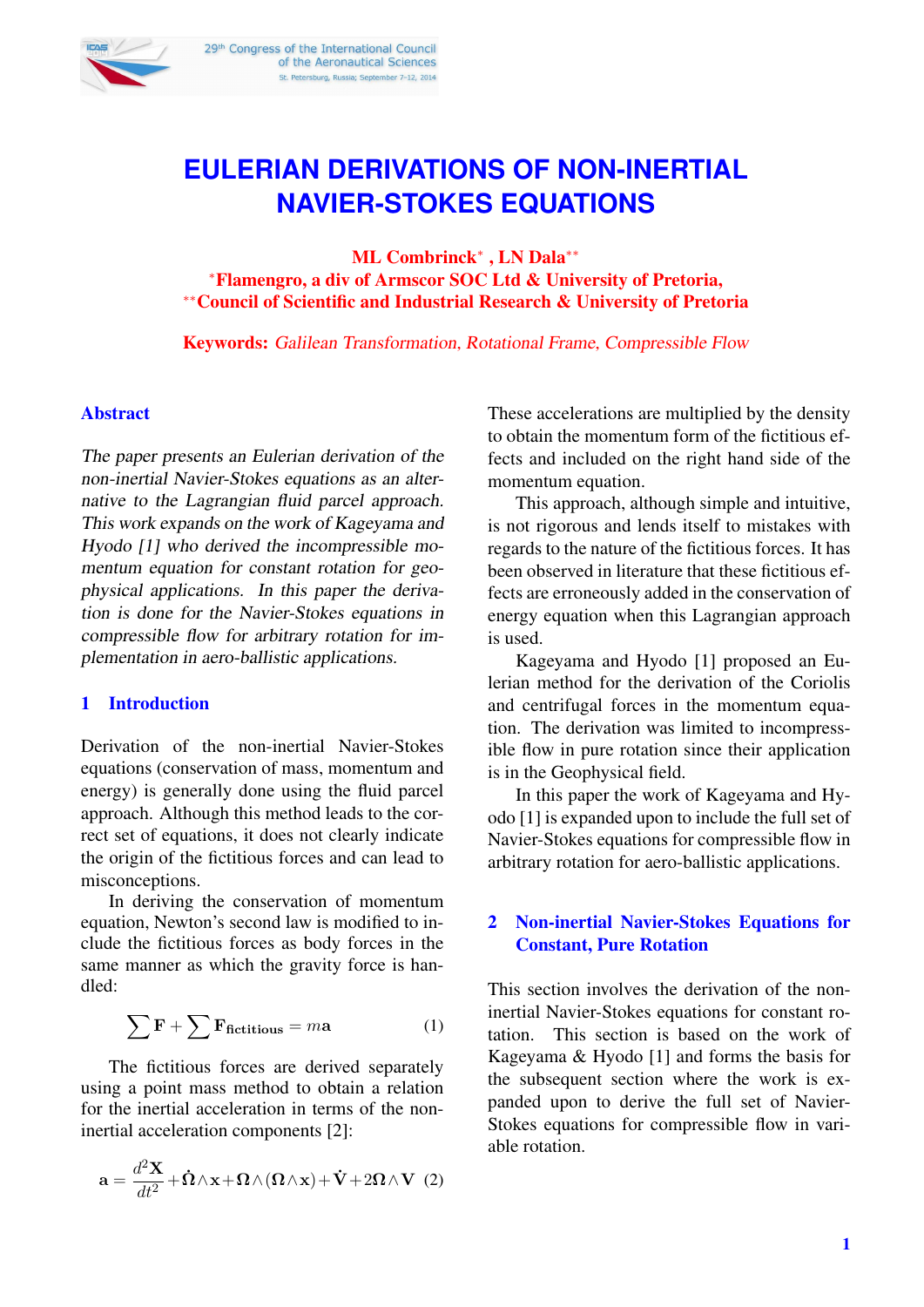## 2.1 Frame Transformations

The first step in the derivation is to define the relation of the inertial and non-inertial frames with respect to each other. These relations are mathematically described in terms of transformation operators and is used to change the perspective of the observer.

Assume that three (3) frames exist; O, O' and Ô as indicated in Figure 1. Frame O is the stationary, inertial frame. Frame O' is an orientation preserving frame(i and i' has the same orientation), which can be either inertial or noninertial depending on the cases analysed. This frame shares an origin with the rotational frame  $\hat{O}$ . Frame  $\hat{O}$  is the non-inertial, rotational frame and is therefore not orientation preserving.

Now consider a point P which can be observed from all the frames. Point P is rotating around the origin of frame O, but it is stationary in frames  $O'$  and  $\hat{O}$ . The set of equations will be developed to describe the motion of point P in the rotational frame Ô.



This point is described in frame O from where a modified Galilean transformation,  $G^M$ , will be used to describe it in frame O'. The rotational transform,  $R^{\Omega t}$ , will then be used to transform the resulting equations (as described in frame  $O'$ ) to the rotational frame  $\hat{O}$ .

## *2.1.1 Modified Galilean Transformation*

The standard Galilean transform is limited in its application to constant translation in the xdirection. Kageyama & Hyodo [1] modified it to accommodate constant rotational conditions.

The Galilean transform is used to transform between two reference frames that only differ by

a constant vector of motion. In Figure 2 such a motion is described between frame O and O'.

Assume that the origins of the two frames intersect at time  $t = 0$  and that frame O' is moving at a constant velocity V in the x-direction. At time  $t = \Delta t$ , the frames O and O' are then distance  $x_{rel}$  from each other.



The relationship between the co-ordinates points for this single event between frames O and O' is described by Equation 3. This is known as the standard Galilean transform.

$$
x' = x - V\Delta t
$$
  
\n
$$
y' = y
$$
  
\n
$$
z' = z
$$
  
\n
$$
t' = t
$$
\n(3)

Lets further assume at this point that the constant motion need not be in the x-direction alone and that it can be presented as a vector of motion as shown in Figure 3. Lets further assume that it can be used to described constant motion in rotation as well.

# Fig. 3 Modified Galilean Transformation between Frames



In order to simplify this case let all the frames share the same origin and let the point P be stationary in the rotational frame Ô. Therefore point P is rotating with a constant angular velocity around the origin or the inertial frame O. The  $x_{rel}$ component can then be described as:

$$
\mathbf{x}_{\text{rel}} = \mathbf{V} \Delta t \tag{4}
$$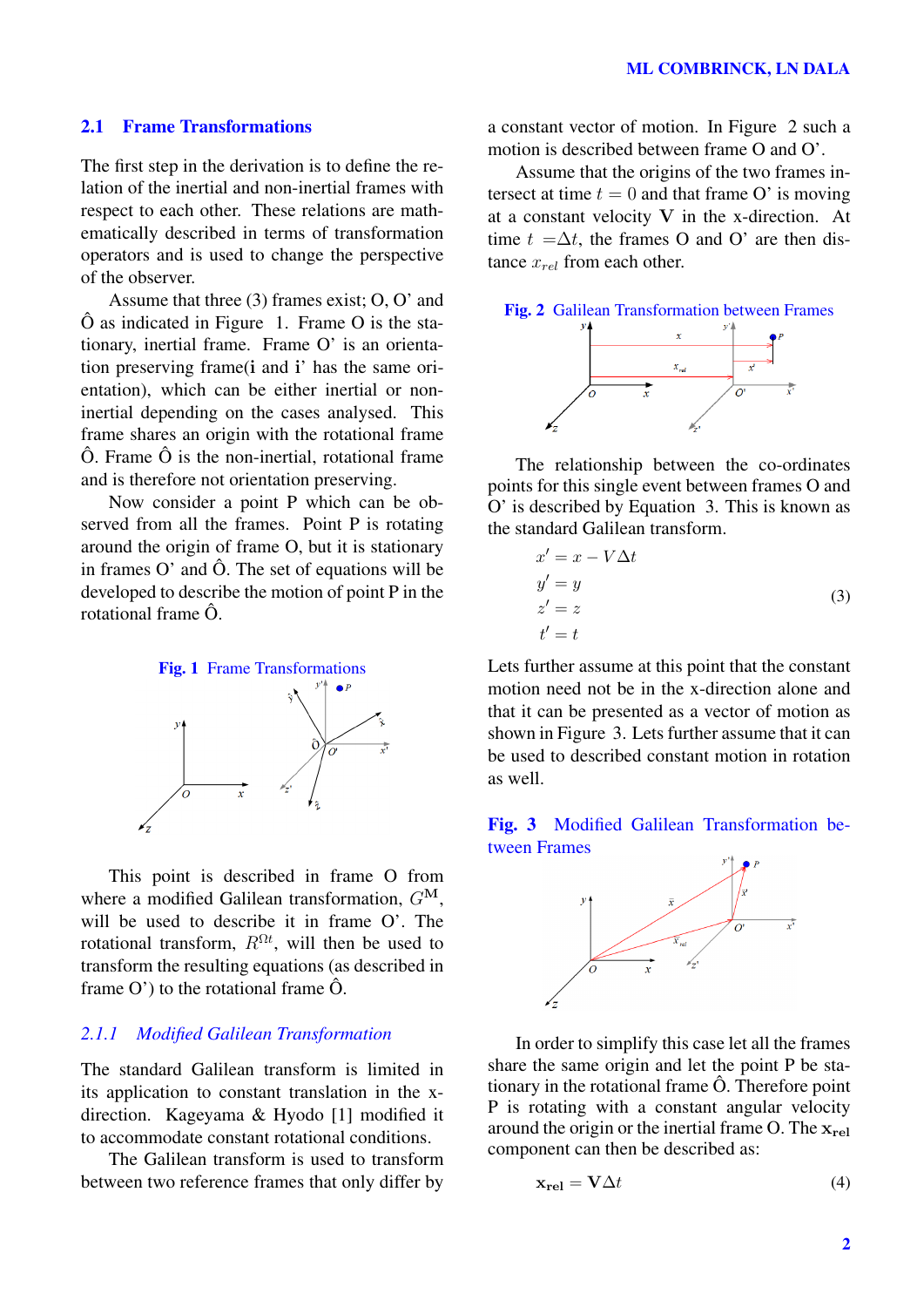where

$$
V = \Omega \wedge x \tag{5}
$$

The modified Galilean transform operator is introduced such that any vector observed from the inertial frame O can be related to the vector observed from the orientation preserving frame O' as:

$$
\mathbf{u}'(\mathbf{x}',t) = G^{\mathbf{M}}\mathbf{u}(\mathbf{x},t)
$$
 (6)

This definition will lead to a mathematical description to directly relate the vector fields in the inertial frame O, to the vector fields in the orientation preserving frame O':

$$
\mathbf{u}'(\mathbf{x}',t) = G^{\mathbf{M}} \mathbf{u}(\mathbf{x},t)
$$
  
=  $G^{\mathbf{\Omega}\wedge\mathbf{x}} \mathbf{u}(\mathbf{x},t)$   
=  $\mathbf{u}(\mathbf{x},t) - \mathbf{\Omega}\wedge\mathbf{x}$   

$$
\mathbf{u}'(\mathbf{x}',t) = \mathbf{u}(\mathbf{x},t) + \mathbf{x}\wedge\mathbf{\Omega}
$$
 (7)

#### *2.1.2 Rotational Transformation*

Since frame Ô shares an origin with the frame O' the vector components in Ô is related to O' by defining a rotational transform,  $R^{\Omega t}$ . Equation 7 can be used to describe a vector as seen from frame  $\hat{O}$  in relation to a vector in frame  $O$ .

$$
\hat{\mathbf{u}}(\hat{\mathbf{x}},t) = R^{\Omega t} \mathbf{u}'(\mathbf{x}',t)
$$
  
=  $R^{\Omega t} G^{\Omega \wedge \mathbf{x}} \mathbf{u}(\mathbf{x},t)$  (8)

 $R^{\Omega t}$  is therefore the rotational transform that operates on  $x'$  to obtain the  $\hat{x}$  co-ordinates in the rotational frame. From Equation 7 and 8 it can be derived that for the velocity vector the following relation holds:

$$
\hat{\mathbf{u}}(\hat{\mathbf{x}},t) = R^{\Omega t} \{ \mathbf{u}(\mathbf{x},t) + \mathbf{x} \wedge \Omega \}
$$
 (9)

Lets assume, for convenience sake, that the rotation is around the z-axis of frame O. The vector  $\Omega$  is then described as  $\Omega = (0, 0, \Omega)$ . The rotational transform in this case will be described by the following tensor:

$$
R^{\Omega t} = \begin{bmatrix} \cos \Omega t & \sin \Omega t & 0\\ -\sin \Omega t & \cos \Omega t & 0\\ 0 & 0 & 1 \end{bmatrix}
$$
 (10)

The first column of this tensor is the projection of the  $x'$  component on  $\hat{x}, \hat{y}$  and  $\hat{z}$ . In the

same manner is the second and third columns the projection of  $y'$  and  $z'$  respectively on the rotational axes. The quantitative values of the rotation tensor will be different for each case.

Now that the modified Galilean invariance and the rotational transform has been described for constant rotational conditions, both can be used in the derivation of the non-inertial Navier-Stokes equations for constant rotation.

#### 2.2 Incompressible Flow Conditions

In this section the non-inertial Navier-Stokes equations for conservation of mass, momentum and energy for constant rotation in incompressible flow will be derived using an Eulerian approach.

## *2.2.1 Continuity Equation*

The conservation of mass, known as the continuity equation, in the inertial frames takes the form:

$$
\frac{\partial \rho}{\partial t} + (\nabla \cdot \rho \mathbf{u}) = 0 \tag{11}
$$

The first term represents the temporal change in density due to compressibility of the flow. Since this case involves incompressible flow this term can be neglected, but for the purposes of the derivation it will remain in the equation until the last step. The second term is the divergence of density and velocity which represents the residual mass flux of a given control volume.

Scalars, such as density and mass flux, are invariant under Galilean transformation. The first term of the continuity equation in the inertial frame can therefore be directly equated to the term in the non-inertial frame:

$$
\frac{\partial \hat{\rho}}{\partial t} = R^{\Omega t} \frac{\partial \rho}{\partial t} \tag{12}
$$

The second term of the continuity equation will be affected by both frame transformations since it contains the velocity vector:

$$
(\hat{\nabla} \cdot \hat{\rho} \hat{\mathbf{u}}) = R^{\Omega t} G^{\Omega \wedge \mathbf{x}} (\nabla \cdot \rho \mathbf{u})
$$

$$
= R^{\Omega t} [\nabla \cdot \rho (G^{\Omega \wedge \mathbf{x}} \mathbf{u})]
$$
(13)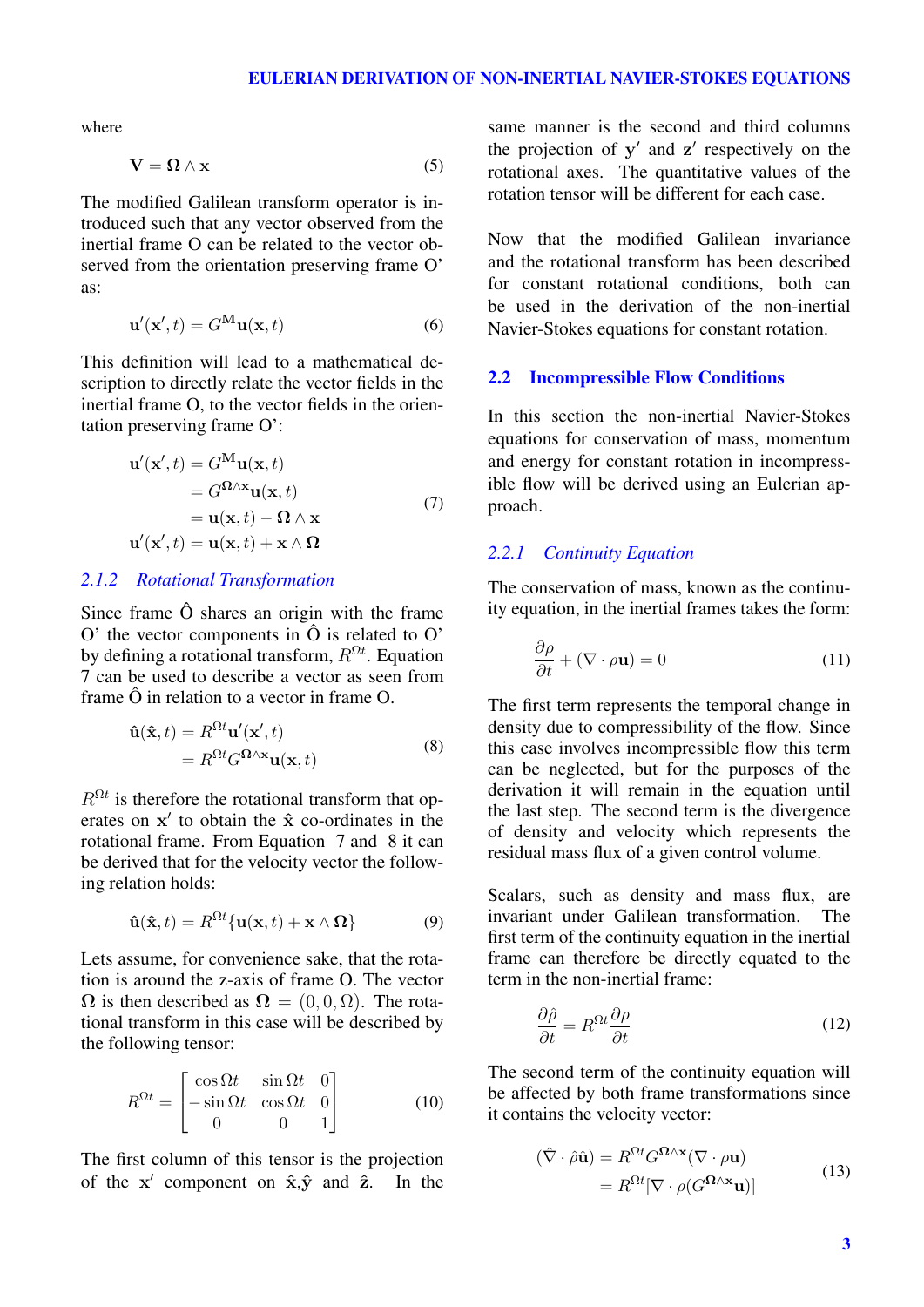Equation 9 is used to complete the modified Galilean transformation, and the equation becomes:

$$
(\hat{\nabla} \cdot \hat{\rho} \hat{\mathbf{u}}) = R^{\Omega t} {\nabla \cdot \rho (\mathbf{u} + \mathbf{x} \wedge \Omega)} = R^{\Omega t} {\nabla \cdot (\rho \mathbf{u}) + \nabla \cdot \rho (\mathbf{x} \wedge \Omega)}
$$
 (14)

The second term of the equation above falls away since the divergence of the cross product of distance and rotation is zero:

$$
\nabla \cdot (\mathbf{x} \wedge \mathbf{\Omega}) = 0 \tag{15}
$$

The equation thus becomes:

$$
\hat{\nabla} \cdot \hat{\rho} \hat{\mathbf{u}} = R^{\Omega t} (\nabla \cdot \rho \mathbf{u}) \tag{16}
$$

The addition of Equation 12 and Equation 16 leads to a relation between the continuity equation in the inertial and rotational frames:

$$
\frac{\partial \hat{\rho}}{\partial t} + \hat{\nabla} \cdot \hat{\rho} \hat{\mathbf{u}} = R^{\Omega t} (\frac{\partial \rho}{\partial t} + \nabla \cdot \rho \mathbf{u}) \tag{17}
$$

The right hand side of the equation is equal to zero since this represents the continuity equation in the inertial frame (Equation 11):

$$
\frac{\partial \hat{\rho}}{\partial t} + \hat{\nabla} \cdot \hat{\rho} \hat{\mathbf{u}} = 0 \tag{18}
$$

Since this is the incompressible case, the temporal term is equal to zero. The continuity equation for the rotational frame therefore takes the form:

$$
\hat{\nabla} \cdot \hat{\rho} \hat{\mathbf{u}} = 0 \tag{19}
$$

The physical meaning of this equation describes the very nature of incompressible flow assumption; the residual mass flux in a specific control volume is zero. This means that there are no compressible effects in the flow because the same amount of mass flux that enters a domain will exit it.

The transient density term causes a change in the residual mass flux in the domain that manifests itself in the form of compressibility.

## *2.2.2 Momentum Equation*

The inertial equation for incompressible momentum conservation is describe by the equation below:

$$
\frac{\partial \mathbf{u}}{\partial t} + (\mathbf{u} \cdot \nabla) \mathbf{u} = -\nabla p + \nu \nabla^2 \mathbf{u}
$$
 (20)

The first term that will be transformed to obtain an expression that relates the inertial to the rotational frame is the time dependant term. It will be done by finding an expression for the time derivative in the limit:

$$
\frac{\partial \hat{\mathbf{u}}}{\partial t}(\hat{\mathbf{x}}_t, t) = \lim_{\Delta t \to 0} \frac{\hat{\mathbf{u}}(\hat{\mathbf{x}}_{t + \Delta t}, t + \Delta t) - \hat{\mathbf{u}}(\hat{\mathbf{x}}, t)}{\Delta t}
$$
(21)

An expression for  $\hat{\mathbf{u}}(\hat{\mathbf{x}}_{t+\Delta t}, t + \Delta t)$  must be found. The form that the expression must take, will directly relate the frames to each other:

$$
\hat{\mathbf{u}}(\hat{\mathbf{x}}_{t+\Delta t}, t + \Delta t) = R^{\Omega(t+\Delta t)} G^{\Omega \wedge \mathbf{x}_{t+\Delta t}} \quad (22)
$$
\n
$$
[\mathbf{u}(\mathbf{x}_{t+\Delta t}, t + \Delta t)]
$$

The tools that is required to obtain an expression for the relation above is described in the derivation below.

Perform a Taylor series expansion for  $x_{t+\Delta t}$ :

$$
\mathbf{x}_{t+\Delta t} = \mathbf{x}_t + \Delta t \mathbf{V} + O(\Delta t^2)
$$
 (23)

The resulting series is truncated at the second order term and the derivative term is substituted through Equation 5. Re-arrangement of the terms will lead to an expression for displacement over the specific time interval:

$$
\mathbf{x}_{t+\Delta t} - \mathbf{x}_t = \mathbf{x}_{\Delta t} = \Delta t (\mathbf{\Omega} \wedge \mathbf{x}) \tag{24}
$$

A Fourier series expansion is done for  $\mathbf{u}(\mathbf{x}_{t+\Delta t}, t + \Delta t)$ , and with substitution of Equation 24 it results in:

$$
\mathbf{u}(\mathbf{x}_{t+\Delta t}, t + \Delta t) \n= \mathbf{u}(\mathbf{x}_t, t) + [\Delta t(\mathbf{\Omega} \wedge \mathbf{x}) \cdot \nabla] \mathbf{u}(\mathbf{x}_t, t) \n+ (\Delta t \frac{\partial}{\partial t}) \mathbf{u}(\mathbf{x}_t, t)
$$
\n(25)

Equation 25 is substituted into Equation 22 to get the expression:

$$
\hat{\mathbf{u}}(\hat{\mathbf{x}}_{t+\Delta t}, t + \Delta t) \n= R^{\Omega(t+\Delta t)} G^{\Omega \wedge \mathbf{x}_{t+\Delta t}} \{ \mathbf{u}(\mathbf{x}_t, t) \n+ [\Delta t(\Omega \wedge \mathbf{x}) \cdot \nabla] \mathbf{u}(\mathbf{x}_t, t) + (\Delta t \frac{\partial}{\partial t}) \mathbf{u}(\mathbf{x}_t, t) \}
$$
\n(26)

 $G^{\Omega \wedge x_{t+\Delta t}}$  can be simplified as shown below if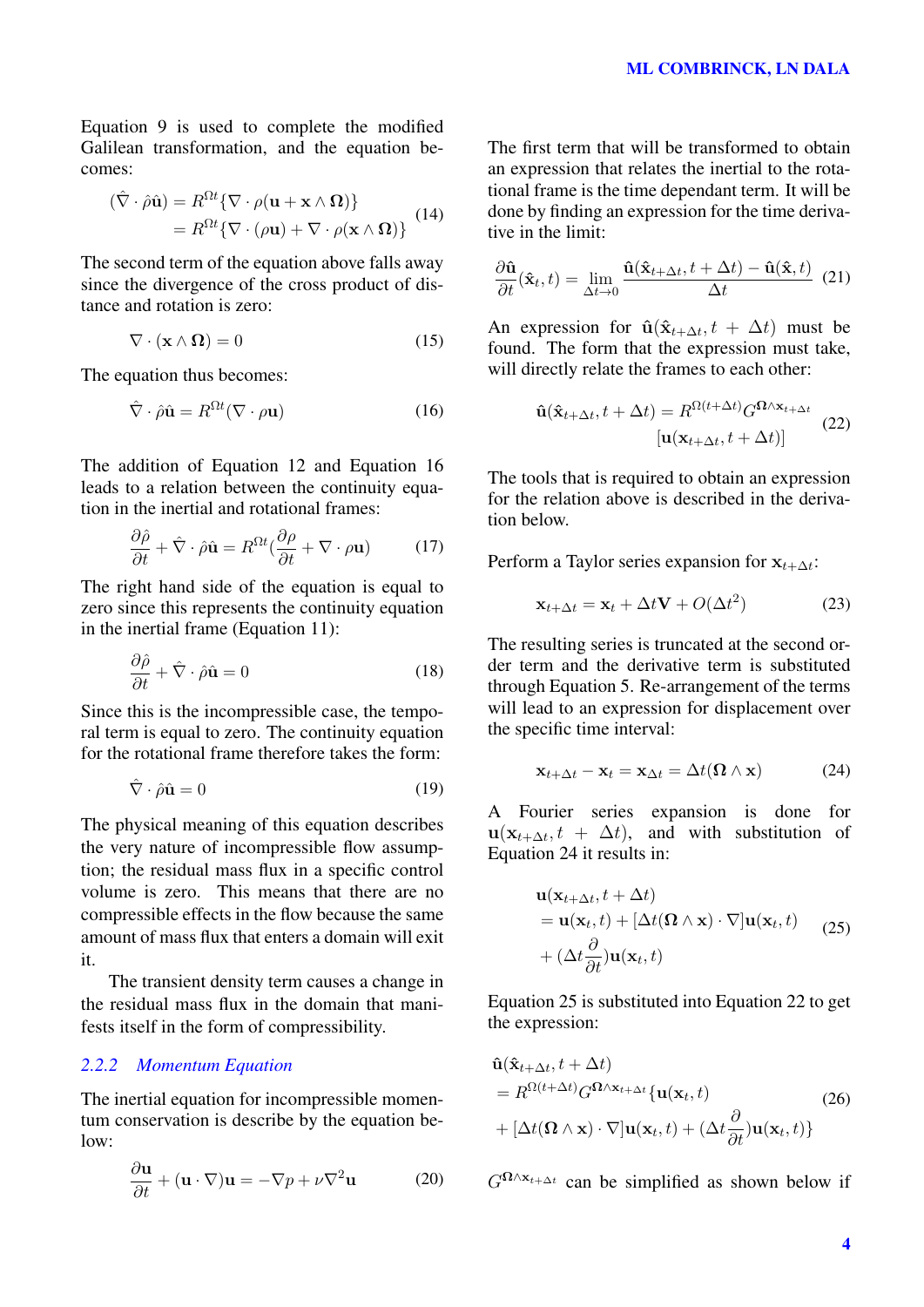Equation 23 is substituted in the operator and truncated at the first order:

$$
G^{\Omega \wedge \mathbf{x}_{t+\Delta t}} = G^{\Omega \wedge \{\mathbf{x}_{t} + \Delta t (\Omega \wedge \mathbf{x}_{t} + O[\Delta t^{2}])\}} \\
= G^{\Omega \wedge \{\mathbf{x}_{t} (1 + O[\Delta t])\}} \\
\approx G^{\Omega \wedge \mathbf{x}_{t}} \tag{27}
$$

The expression for  $\hat{\mathbf{u}}(\hat{\mathbf{x}}_{t+\Delta t}, t + \Delta t)$ , then becomes:

$$
\hat{\mathbf{u}}(\hat{\mathbf{x}}_{t+\Delta t}, t + \Delta t) \n= R^{\Omega(t+\Delta t)} G^{\Omega \wedge \mathbf{x}} \{ \mathbf{u}(\mathbf{x}_t, t) \n+ [\Delta t(\Omega \wedge \mathbf{x}) \cdot \nabla] \mathbf{u}(\mathbf{x}_t, t) \n+ (\Delta t \frac{\partial}{\partial t}) \mathbf{u}(\mathbf{x}_t, t) \}
$$
\n(28)

A final set of tools is required before the expressions for Equation 21 can be completed.

The assumption was made that point P is fixed in the rotating frame and the rotation is around the shared origin or the frames, then an expression can be derived for  $x_t$ :

$$
\hat{\mathbf{x}} = R^{\Omega(t + \Delta t)} \mathbf{x}_{t + \Delta t} = R^{\Omega t} \mathbf{x}_t
$$
  

$$
\mathbf{x}_t = R^{\Omega \Delta t} \mathbf{x}_{t + \Delta t}
$$
 (29)

This relation is substituted in the Taylor series expansion for  $\mathbf{x}_{t+\Delta t}$ :

$$
\mathbf{x}_{t+\Delta t} = \mathbf{x}_t + \Delta t \mathbf{V} + O[\Delta t^2]
$$
  
=  $R^{\Omega \Delta t} \mathbf{x}_{t+\Delta t} + \Delta t (\mathbf{\Omega} \wedge \mathbf{x}_t) + O[\Delta t^2]$  (30)

Re-arrange this equation and consider in the limit as  $\Delta t$  approaches 0:

$$
\lim_{\Delta t \to 0} \frac{R^{\Omega \Delta t} \mathbf{x}_{t + \Delta t} - \mathbf{x}_{t + \Delta t}}{\Delta t} = \lim_{\Delta t \to 0} (\mathbf{x}_t \wedge \mathbf{\Omega}) \tag{31}
$$

Considering this relation for any vector b, and take into account that  $\mathbf{x}_{t+\Delta t} \rightarrow \mathbf{x}_t$  as  $\Delta t \rightarrow 0$ , the following equation is arrived at:

$$
\lim_{\Delta t \to 0} \frac{R^{\Omega \Delta t} \mathbf{b} - \mathbf{b}}{\Delta t} = \mathbf{b} \wedge \mathbf{\Omega}
$$
 (32)

Substitute Equation 28 into Equation 21 to obtain the equation:

$$
\frac{\partial \hat{\mathbf{u}}}{\partial t}(\hat{\mathbf{x}}_t, t)
$$
\n
$$
= \lim_{\Delta t \to 0} \frac{R^{\Omega(t + \Delta t)} G^{\Omega \wedge \mathbf{x}} \{ [1 - \frac{1}{R^{\Omega \Delta t}} \quad (33) \quad \Delta t \quad (\Delta t(\Omega \wedge \mathbf{x}) \cdot \nabla) ] \mathbf{u}(\mathbf{x}_t, t) + (\Delta t \frac{\partial}{\partial t}) \mathbf{u}(\mathbf{x}_t, t) \} }{\Delta t}
$$

By using Equation 32, and after re-arrangement of the terms the following expression is arrived at:

$$
\frac{\partial \hat{\mathbf{u}}}{\partial t}(\hat{\mathbf{x}}_t, t) = R^{\Omega t} \left[ \frac{\partial}{\partial t} + (\mathbf{\Omega} \wedge \mathbf{x}) \cdot \nabla - \mathbf{\Omega} \wedge \right] \tag{34}
$$
\n
$$
\left[ G^{\Omega \wedge \mathbf{x}} \mathbf{u}(\mathbf{x}_t, t) \right]
$$

Substitute Equation 9 into the equation above will result in:

$$
\frac{\partial \hat{\mathbf{u}}}{\partial t}(\hat{\mathbf{x}}_t, t) \n= R^{\Omega t} \left[ \frac{\partial}{\partial t} + (\mathbf{\Omega} \wedge \mathbf{x}) \cdot \nabla - \mathbf{\Omega} \wedge \right] (\mathbf{u}(\mathbf{x}_t, t)) \n+ R^{\Omega t} \left[ \frac{\partial}{\partial t} + (\mathbf{\Omega} \wedge \mathbf{x}) \cdot \nabla - \mathbf{\Omega} \wedge \right] (\mathbf{x} \wedge \mathbf{\Omega})
$$
\n(35)

In the equation above the transient component of  $\left[\frac{\partial}{\partial t} + (\Omega \wedge x) \cdot \nabla - \Omega \wedge \right] (\mathbf{x} \wedge \Omega)$  is equal to zero:

$$
\frac{\partial}{\partial t}(\mathbf{x} \wedge \mathbf{\Omega}) = \frac{\partial \mathbf{x}}{\partial t} \wedge \mathbf{\Omega} + (\mathbf{x} \wedge \frac{\partial \mathbf{\Omega}}{\partial t}) = 0 \tag{36}
$$

The first term is zero because the magnitude of x is constant over the time domain; its magnitude does not change with respect to the origin since this case involves pure rotation. The second term is zero due to constant rotation of the point P. In the case where the rotation is not constant, this term will play a role as seen in this next section.

By introduction of the identity below, the terms  $[(\Omega \wedge x) \cdot \nabla - \Omega \wedge](x \wedge \Omega)$  can be simplified:

$$
(\mathbf{a} \cdot \nabla)(\mathbf{x} \wedge \mathbf{\Omega}) = \mathbf{a} \wedge \mathbf{\Omega}
$$
 (37)

The entire term is hence cancelled out:

$$
[(\mathbf{\Omega} \wedge \mathbf{x}) \cdot \nabla - \mathbf{\Omega} \wedge ](\mathbf{x} \wedge \mathbf{\Omega})
$$
  
= 
$$
[(\mathbf{\Omega} \wedge \mathbf{x}) \cdot \nabla ](\mathbf{x} \wedge \mathbf{\Omega}) - \mathbf{\Omega} \wedge (\mathbf{x} \wedge \mathbf{\Omega})
$$
  
= 
$$
\mathbf{\Omega} \wedge (\mathbf{x} \wedge \mathbf{\Omega}) - \mathbf{\Omega} \wedge (\mathbf{x} \wedge \mathbf{\Omega})
$$
(38)  
= 0

This leads to the final description of the unsteady terms in the momentum equation. Note the appearance of one part of the Coriolis effect manifesting in the relation below.

$$
\frac{\partial \hat{\mathbf{u}}}{\partial t}(\hat{\mathbf{x}}_t, t)
$$
  
=  $R^{\Omega t}[\frac{\partial}{\partial t} + (\mathbf{\Omega} \wedge \mathbf{x}) \cdot \nabla - \mathbf{\Omega} \wedge](\mathbf{u}(\mathbf{x}_t, t))$  (39)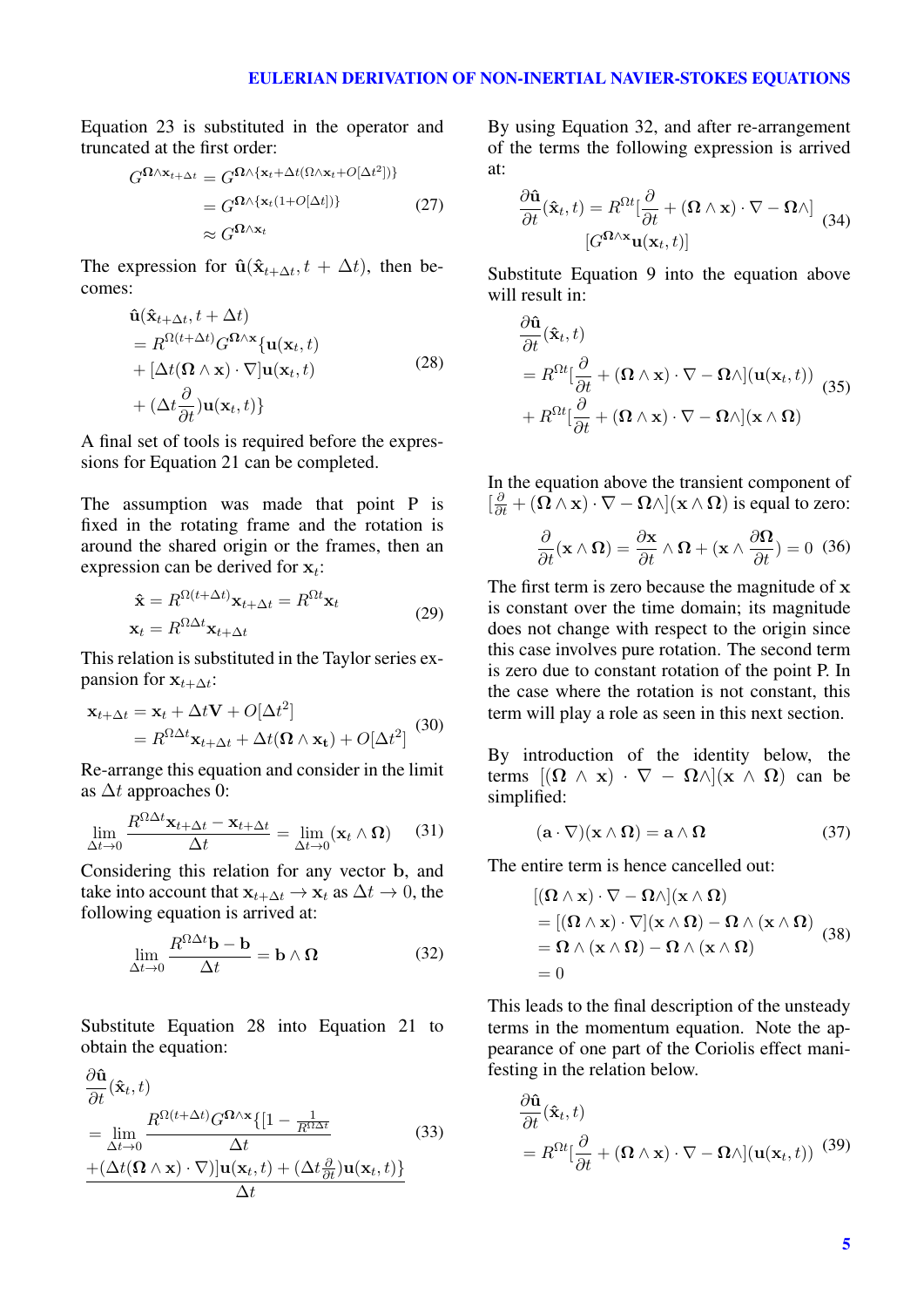The relation of the inertial to the rotational advection term is described in the following manner:

$$
(\hat{\mathbf{u}} \cdot \hat{\nabla})\hat{\mathbf{u}}= R^{\Omega t} G^{\Omega \wedge \mathbf{x}} (\mathbf{u} \cdot \nabla) \mathbf{u}= R^{\Omega t} (G^{\Omega \wedge \mathbf{x}} \mathbf{u} \cdot \nabla) G^{\Omega \wedge \mathbf{x}} \mathbf{u}
$$
(40)

Substitution of Equation 9 into the equation above results in:

 $\langle \cdot, \cdot \rangle$  /  $\sim$   $\sim$ 

$$
(\hat{\mathbf{u}} \cdot \nabla)\hat{\mathbf{u}}= R^{\Omega t}[(\mathbf{u} + \mathbf{x} \wedge \Omega) \cdot \nabla](\mathbf{u} + \mathbf{x} \wedge \Omega) = R^{\Omega t}[(\mathbf{u} + \mathbf{x} \wedge \Omega) \cdot \nabla]\mathbf{u}+ R^{\Omega t}[(\mathbf{u} + \mathbf{x} \wedge \Omega) \cdot \nabla](\mathbf{x} \wedge \Omega)
$$
(41)

Dividing out all the terms gives the final relation of the advection term between the frames. Note the appearance of the centrifugal effect and the other part of the Coriolis effect from the transformation of the advection term.

$$
(\hat{\mathbf{u}} \cdot \hat{\nabla})\hat{\mathbf{u}}= R^{\Omega t}[(\mathbf{u} \cdot \nabla)\mathbf{u} + ((\mathbf{x} \wedge \Omega) \cdot \nabla)\mathbf{u} \qquad (42)+ (\mathbf{u} \wedge \Omega) + (\mathbf{x} \wedge \Omega) \wedge \Omega]
$$

The gradient of pressure term in the momentum equation is described between the frames in the following manner:

$$
\hat{\nabla}\hat{p} = R^{\Omega t} G^{\Omega \wedge \mathbf{x}} \nabla p \tag{43}
$$

It was discussed earlier that scalars are invariant under the modified Galilean transformation. Scalars will not be invariant under the rotational transform if spatial operations is performed on it since the axis along which the discretization is performed, changes between frames. The relation between the gradient of pressure in the inertial and rotational frames is therefore described by:

$$
\hat{\nabla}\hat{p} = R^{\Omega t} \nabla p \tag{44}
$$

The diffusion term in the inertial frame can be related to the rotational frame in the following manner:

$$
\nu \hat{\nabla}^2 \hat{\mathbf{u}} \n= R^{\Omega t} G^{\Omega \wedge \mathbf{x}} \nu \nabla^2 \mathbf{u} \n= R^{\Omega t} \nu \nabla^2 G^{\Omega \wedge \mathbf{x}} \mathbf{u} \n= R^{\Omega t} \nu \nabla^2 (\mathbf{u} + \mathbf{x} \wedge \Omega) \n= R^{\Omega t} \nu [\nabla^2 \mathbf{u} + \nabla^2 (\mathbf{x} \wedge \Omega)]
$$
\n(45)

If it is considered that:

$$
\nabla^2(\mathbf{x} \wedge \mathbf{\Omega}) = 0 \tag{46}
$$

It can be shown that the diffusion term is invariant under constant transformation:

$$
\nu \hat{\nabla}^2 \hat{\mathbf{u}} = R^{\Omega t} \nu \nabla^2 \mathbf{u}
$$
 (47)

Note that the pressure and viscous terms are Galilean invariant in this instance and combine the two components in a vector  $f(x, t)$ :

$$
\mathbf{f}(\mathbf{x},t) = -\nabla p + \nu \nabla^2 \mathbf{u}
$$
 (48)

The new, combined parameter in the inertial and rotational frames is related in the following manner due to the invariance:

$$
\hat{\mathbf{f}}(\hat{\mathbf{x}},t) = R^{\Omega t} \mathbf{f}(\mathbf{x},t)
$$
 (49)

The transformation of the momentum is completed through the summation of the unsteady and advection terms in the rotational and inertial frames as determined in Equation 39 and Equation 42:

$$
\frac{\partial \hat{\mathbf{u}}}{\partial t} + (\hat{\mathbf{u}} \cdot \hat{\nabla}) \hat{\mathbf{u}}\n= R^{\Omega t} [\frac{\partial \mathbf{u}}{\partial t} + (\mathbf{u} \cdot \nabla) \mathbf{u} + 2 \mathbf{u} \wedge \Omega\n+ \mathbf{x} \wedge \Omega \wedge \Omega]\n= R^{\Omega t} [\frac{\partial \mathbf{u}}{\partial t} + (\mathbf{u} \cdot \nabla) \mathbf{u}]\n+ R^{\Omega t} [2 \mathbf{u} \wedge \Omega + \mathbf{x} \wedge \Omega \wedge \Omega]
$$
\n(50)

The first term grouping of the equation above is simplified as shown in the equations below. This was done using Equation 20, Equation 48 and Equation 49.

$$
R^{\Omega t}[\frac{\partial \mathbf{u}}{\partial t} + (\mathbf{u} \cdot \nabla)\mathbf{u}]
$$
  
=  $R^{\Omega t}[-\Delta p + \nu \nabla^2 \mathbf{u}]$   
=  $R^{\Omega t} \mathbf{f}(\mathbf{x}, t)$   
=  $\hat{\mathbf{f}}(\hat{\mathbf{x}}, t)$  (51)

The second term grouping, with the insertion of Equation 9, becomes:

$$
R^{\Omega t} [2\mathbf{u} \wedge \mathbf{\Omega} + \mathbf{x} \wedge \mathbf{\Omega} \wedge \mathbf{\Omega}]
$$
  
= 2(R^{\Omega t} \mathbf{u}) \wedge \mathbf{\Omega} + (R^{\Omega t} \mathbf{x}) \wedge \mathbf{\Omega} \wedge \mathbf{\Omega}  
= 2[\hat{\mathbf{u}} - R^{\Omega t} (\mathbf{x} \wedge \mathbf{\Omega})] \wedge \mathbf{\Omega}  
+ (R^{\Omega t} \mathbf{x}) \wedge \mathbf{\Omega} \wedge \mathbf{\Omega}  
= 2\hat{\mathbf{u}} \wedge \mathbf{\Omega} - \hat{\mathbf{x}} \wedge \mathbf{\Omega} \wedge \mathbf{\Omega}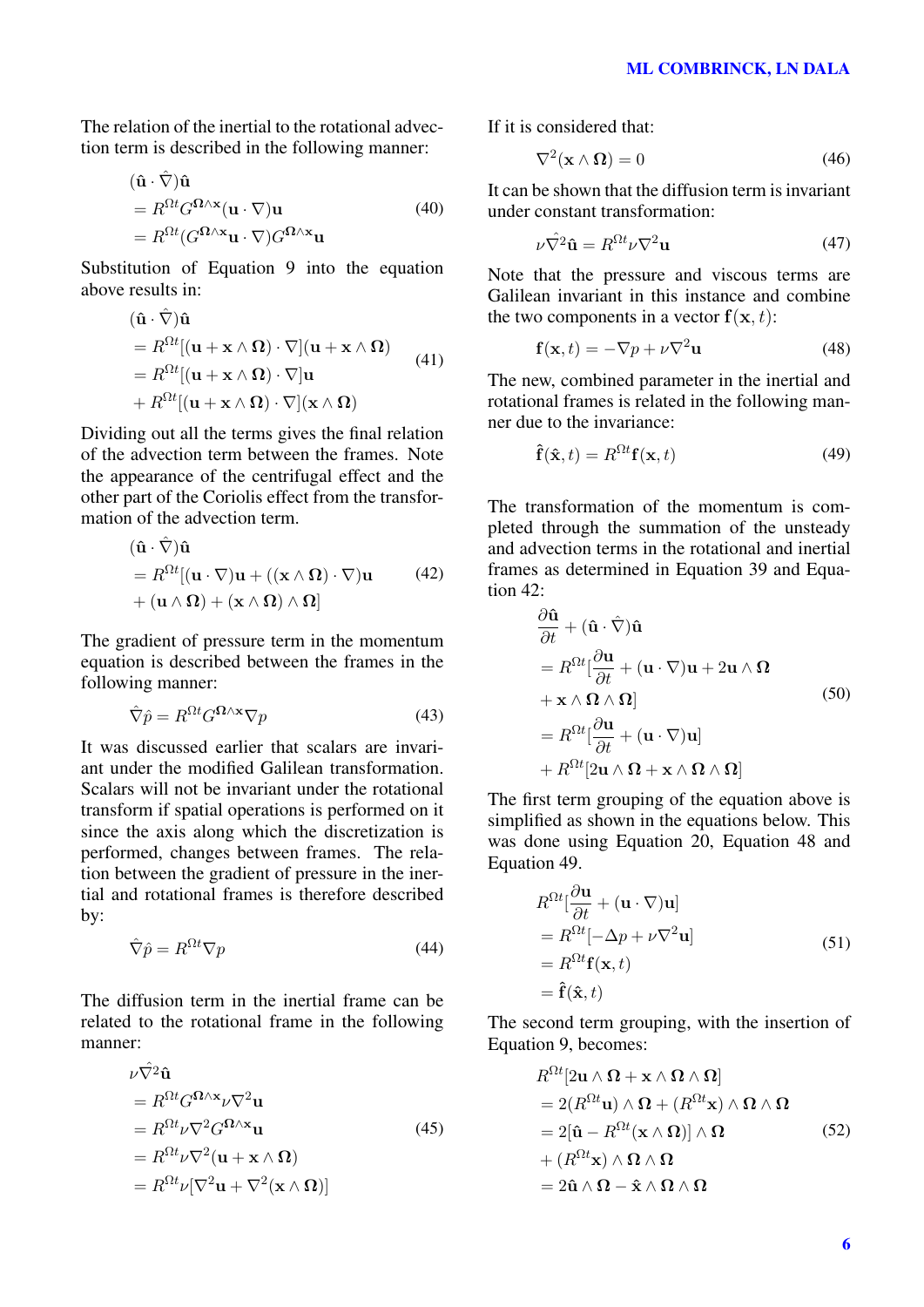The two simplifications above is filled back into Equation 50 and results in the non-inertial momentum equation for constant rotation.

$$
\frac{\partial \hat{\mathbf{u}}}{\partial t} + (\hat{\mathbf{u}} \cdot \hat{\nabla}) \hat{\mathbf{u}} = -\hat{\nabla} \hat{p} + \nu \hat{\nabla}^2 \hat{\mathbf{u}} + 2\hat{\mathbf{u}} \wedge \mathbf{\Omega} - \hat{\mathbf{x}} \wedge \mathbf{\Omega} \wedge \mathbf{\Omega}
$$
 (53)

It can be seen from the equation above that the fictitious forces associated with constant rotation is the centrifugal and the Coriolis effects. The centrifugal effect originates from the transformation of the advection terms while the Coriolis effect is form both the transient and advection terms.

# *2.2.3 Energy Equation*

The general energy equation in the inertial frame takes the following form:

$$
\frac{\partial \rho \varepsilon}{\partial t} + (\nabla \cdot \rho \varepsilon \mathbf{u}) = -p(\nabla \cdot \mathbf{u}) + \nabla \cdot (k \nabla T) \tag{54}
$$

The time dependant term is transformed in a similar manner to the pressure term in the momentum equation since internal energy is a scalar. It was already discussed that scalars are invariant under transformation. The first term is therefore transformed though the following operation:

$$
\frac{\partial \hat{\rho}\hat{\varepsilon}}{\partial t} = R^{\Omega t} \frac{\partial \rho \varepsilon}{\partial t}
$$
\n(55)

The convective term is transformed between the frames with the use of the rotational transform, modified Galilean transform and by substitution of Equation 9

$$
(\hat{\nabla} \cdot \hat{\rho} \hat{\varepsilon} \hat{\mathbf{u}})
$$
  
=  $R^{\Omega t} G^{\Omega \wedge \mathbf{x}} (\nabla \cdot \rho \varepsilon \mathbf{u})$   
=  $R^{\Omega t} [\nabla \cdot \rho \varepsilon (\mathbf{u} + \mathbf{x} \wedge \Omega)]$   
=  $R^{\Omega t} [\nabla \cdot \rho \varepsilon \mathbf{u} + \nabla \cdot \rho \varepsilon (\mathbf{x} \wedge \Omega)]$  (56)

It was already shown in Equation 15 that the second term on the right hand side is equal to zero. Therefore the transformed equation becomes:

$$
(\hat{\nabla} \cdot \hat{\rho} \hat{\varepsilon} \hat{\mathbf{u}}) = R^{\Omega t} (\nabla \cdot \rho \varepsilon \mathbf{u}) \tag{57}
$$

The terms that represents the rate of work done

by the normal pressure forces is transform between the frames and Equation 9 is inserted:

$$
- \hat{p}(\hat{\nabla} \cdot \hat{\mathbf{u}})
$$
  
=  $R^{\Omega t} G^{\Omega \wedge \mathbf{x}} [-p(\nabla \cdot \mathbf{u})]$   
=  $R^{\Omega t} [-p\nabla \cdot (\mathbf{u} + \mathbf{x} \wedge \Omega)]$   
=  $R^{\Omega t} [-p\nabla \cdot \mathbf{u} + -p\nabla \cdot (\mathbf{x} \wedge \Omega)]$  (58)

It can be shown that this terms is also invariant under transformation by the insertion of Equation 15:

$$
-\hat{p}(\hat{\nabla} \cdot \hat{\mathbf{u}}) = R^{\Omega t}[-p \nabla \cdot \mathbf{u}] \tag{59}
$$

The diffusion is invariant under transformation since the heat transfer coefficient (k) and temperature (T) are scalars. The transformation between the frames then becomes:

$$
\hat{\nabla} \cdot (\hat{k}\hat{\nabla}\hat{T}) = R^{\Omega t} G^{\Omega \wedge \mathbf{x}} [\nabla \cdot (k \nabla T)] \n= R^{\Omega t} [\nabla \cdot (k \nabla T)]
$$
\n(60)

All the transformed terms of the energy equation is summed to obtain the equation below.

$$
\frac{\partial \hat{\rho}\hat{\varepsilon}}{\partial t} + (\hat{\nabla} \cdot \hat{\rho}\hat{\varepsilon}\hat{\mathbf{u}}) + \hat{p}(\hat{\nabla} \cdot \hat{\mathbf{u}}) - \hat{\nabla} \cdot (\hat{k}\hat{\nabla}\hat{T})
$$
  
=  $R^{\Omega t} \left[ \frac{\partial \rho \varepsilon}{\partial t} + (\nabla \cdot \rho \varepsilon \mathbf{u}) + p(\nabla \cdot \mathbf{u}) \right]$  (61)  
-  $\nabla \cdot (k\nabla T)$ 

The right hand side of the equation is equal to zero, as shown in Equation 54. The energy equation in the non-inertial frame for constant rotation is invariant under transformation in this specific case:

$$
\frac{\partial \hat{\rho}\hat{\varepsilon}}{\partial t} + (\hat{\nabla} \cdot \hat{\rho}\hat{\varepsilon}\mathbf{\hat{u}}) = -\hat{p}(\hat{\nabla} \cdot \mathbf{\hat{u}}) + \hat{\nabla} \cdot (\hat{k}\hat{\nabla}\hat{T}) \tag{62}
$$

This equation can be further simplified with the assumption of incompressibility and using Equation 19:

$$
\frac{\partial \hat{\rho}\hat{\varepsilon}}{\partial t} + (\hat{\nabla} \cdot \hat{\rho}\hat{\varepsilon}\hat{\mathbf{u}}) = \hat{\nabla} \cdot (\hat{k}\hat{\nabla}\hat{T})
$$
(63)

Note that the energy equation is invariant under transformation.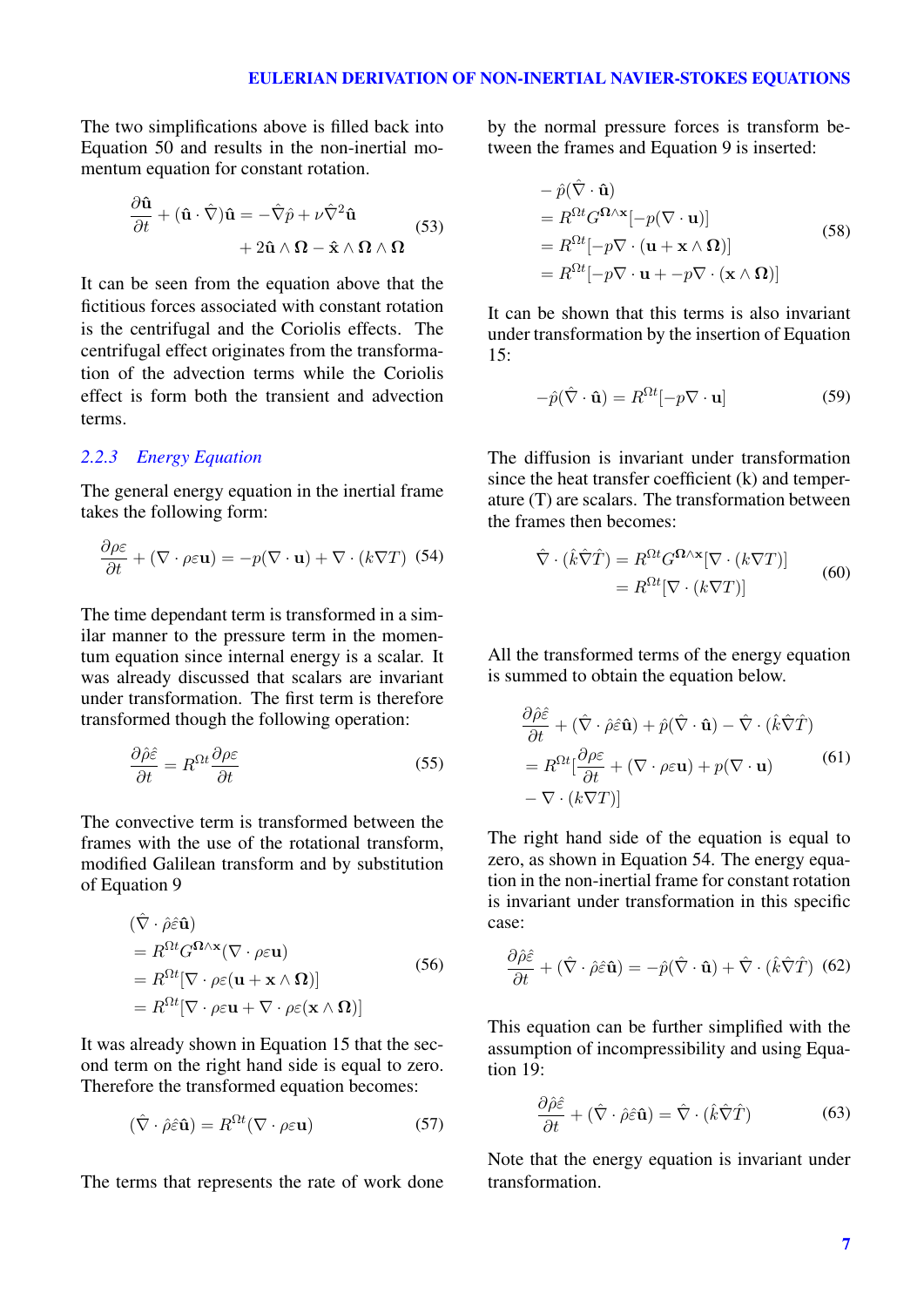## 2.3 Compressible Flow Conditions

In this section the non-inertial Navier-Stokes equations for conservation of mass, momentum and energy for constant rotation in compressible flow will be derived using an Eulerian approach.

## *2.3.1 Continuity Equation*

The general continuity equation in the rotational frame was derived in Equation 18. This has shown that the equation is invariant under transformation. The compressible, non-inertial equation thus remains:

$$
\frac{\partial \hat{\rho}}{\partial t} + \hat{\nabla} \cdot \hat{\rho} \hat{\mathbf{u}} = 0 \tag{64}
$$

#### *2.3.2 Momentum Equation*

The incompressible form of the momentum equation as shown in Equation 20, made the assumption that the change in density is negligible. Therefore, the equation could be simplified by dividing density into all the terms as there are no temporal or spatial gradients in density. The diffusion term in particular could be simplified in a manner that would facilitate easy transformation where the divergence of the gradient of velocity yields the same result as taking the laplacian of the velocity. This is not the case when compressibility has to be accounted for. The compressible Navier-Stokes Equation in the inertial frame will take the form:

$$
\frac{\partial}{\partial t}\rho \mathbf{u} + \nabla \cdot (\rho \mathbf{u} \otimes \mathbf{u})
$$
\n
$$
= -\nabla P + \nabla \cdot [\mu(\nabla \mathbf{u} + \nabla \mathbf{u}^T) + \lambda(\nabla \cdot \mathbf{u})\mathbf{I}]
$$
\n(65)

The non-inertial form of the separate terms of the equation, must be derived from this form to obtain the compressible transformation.

First consider the unsteady term in the rotational frame and apply the product rule for partial derivatives. This operation will result in two terms that was not considered during the incompressible case:

$$
\frac{\partial}{\partial t}(\hat{\rho}\hat{\mathbf{u}}) = \hat{\rho}\frac{\partial \hat{\mathbf{u}}}{\partial t} + \hat{\mathbf{u}}\frac{\partial \hat{\rho}}{\partial t}
$$
(66)

With the aid of Equations 8 (which defined the transformation between the frames) and Equation 34 (which defined the relation between the incompressible transient term in different frames) the above becomes:

$$
\frac{\partial}{\partial t}(\hat{\rho}\hat{\mathbf{u}}) = R^{\Omega t}G^{\Omega\wedge\mathbf{x}}[\rho\frac{\partial \mathbf{u}}{\partial t} + \rho(\Omega\wedge\mathbf{x})\cdot\nabla\mathbf{u} \n- \rho\Omega\wedge\mathbf{u} + \mathbf{u}\frac{\partial\rho}{\partial t}]
$$
\n(67)

The product rule is then used to combine the terms  $\rho \frac{\partial \mathbf{u}}{\partial t}$  and  $\mathbf{u} \frac{\partial \rho}{\partial t}$  so that the equation simplifies to:

$$
\frac{\partial}{\partial t}(\hat{\rho}\hat{\mathbf{u}}) = R^{\Omega t} \left[ \frac{\partial}{\partial t}(\rho) + \rho(\mathbf{\Omega} \wedge \mathbf{x}) \cdot \nabla \right] - \rho \mathbf{\Omega} \wedge \left| G^{\Omega \wedge \mathbf{x}} \mathbf{u} \right]
$$
(68)

The equation is of the same form as Equation 34, it can therefore be shown that the final form of the equation will be similar to Equation 39, but with the inclusion of the density scalar:

$$
\frac{\partial}{\partial t}(\hat{\rho}\hat{\mathbf{u}}) = R^{\Omega t} \left[ \frac{\partial}{\partial t}(\rho) + \rho(\mathbf{\Omega} \wedge \mathbf{x}) \cdot \nabla \right] - \rho \Omega \wedge \left| \mathbf{u} \right| \tag{69}
$$

The relation between the frames for the advection term in the compressible Navier-Stokes momentum equation is:

$$
\hat{\nabla} \cdot (\hat{\rho} \hat{\mathbf{u}} \otimes \hat{\mathbf{u}}) = R^{\Omega t} G^{\Omega \wedge \mathbf{x}} [\nabla \cdot (\rho \mathbf{u} \otimes \mathbf{u})] \quad (70)
$$

By using Equation 7 the equation above is expanded into:

$$
\hat{\nabla} \cdot (\hat{\rho} \hat{\mathbf{u}} \otimes \hat{\mathbf{u}})
$$
\n=  $R^{\Omega t} {\nabla \cdot \rho [(\mathbf{u} + \mathbf{x} \wedge \Omega) \otimes (\mathbf{u} + \mathbf{x} \wedge \Omega)] }$   
\n=  $R^{\Omega t} { (\nabla \cdot \rho \mathbf{u}) \otimes \mathbf{u} + (\nabla \cdot \rho \mathbf{u}) \otimes (\mathbf{x} \wedge \Omega) (71 ) }$   
\n+  $[\nabla \cdot \rho (\mathbf{x} \wedge \Omega)] \otimes \mathbf{u}$   
\n+  $[\nabla \cdot \rho (\mathbf{x} \wedge \Omega)] \otimes (\mathbf{x} \wedge \Omega) }$ 

As shown in the previous section, the identity below can be used to simplify the equation.

$$
(\nabla \cdot \mathbf{a}) \otimes (\mathbf{x} \wedge \Omega) = \mathbf{a} \wedge \Omega \tag{72}
$$

This will lead to the following expression for relating the diffusion term in the rotational frame to the terms in the inertial frame:

$$
\hat{\nabla} \cdot (\hat{\rho} \hat{\mathbf{u}} \otimes \hat{\mathbf{u}})
$$
\n
$$
= R^{\Omega t} [\nabla \cdot \rho \mathbf{u} \otimes \mathbf{u} + \rho \mathbf{u} \wedge \Omega \qquad (73)
$$
\n
$$
+ (\nabla \cdot \rho(\mathbf{x} \wedge \Omega) \otimes \mathbf{u} + (\rho \mathbf{x} \wedge \Omega) \wedge \Omega]
$$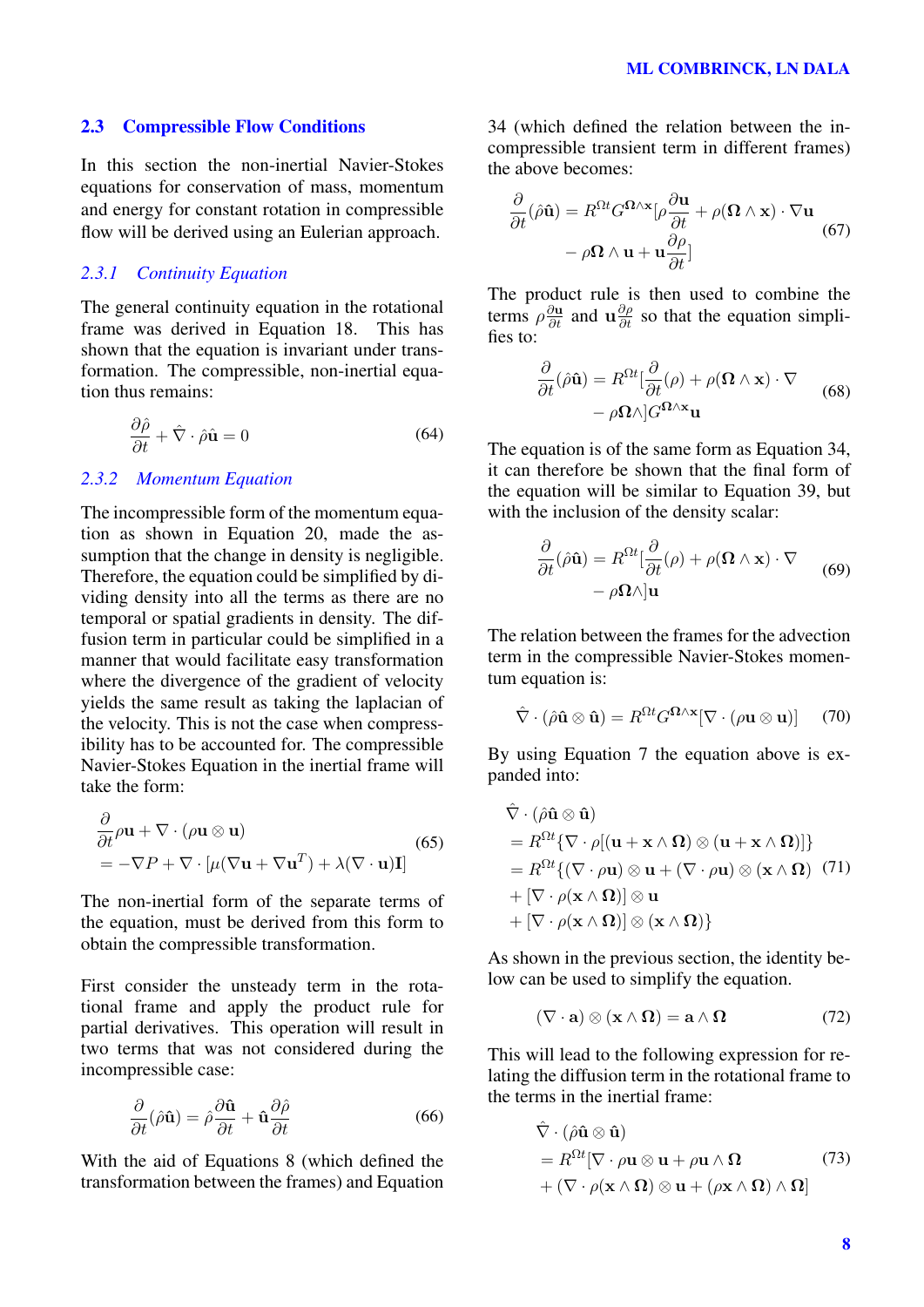The pressure gradient term in the momentum equation is transformed in a similar manner than shown in the previous section. This part of the equation remain invariant since it is a scalar.

$$
\hat{\nabla}\hat{P} = R^{\Omega t} G^{\Omega \wedge \mathbf{x}} \nabla P
$$
\n
$$
\hat{\nabla}\hat{P} = R^{\Omega t} \nabla P
$$
\n(74)

In the transformation of the diffusion term the difference between the compressible and incompressible cases must be noted. The divergence of the velocity vector is not equal to zero, therefore the completed diffusion term must be accounted for. The expression for relating the diffusion term between the frames hence becomes:

$$
\hat{\nabla} \cdot [\hat{\mu} (\hat{\nabla} \hat{\mathbf{u}} + \hat{\nabla} \hat{\mathbf{u}}^T) + \hat{\lambda} (\hat{\nabla} \cdot \hat{\mathbf{u}}) \hat{\mathbf{I}}] \n= R^{\Omega t} G^{\Omega \wedge x} \nabla \cdot [\mu (\nabla \mathbf{u} + \nabla \mathbf{u}^T) \n+ \lambda (\nabla \cdot \mathbf{u}) \mathbf{I}]
$$
\n(75)

With the implementation of Equation 9, the right hand side of the equations becomes:

$$
R^{\Omega t} \nabla \cdot {\mu [\nabla (\mathbf{u} + \mathbf{x} \wedge \mathbf{\Omega}) + \nabla (\mathbf{u} + \mathbf{x} \wedge \mathbf{\Omega})^T ] \n+ \lambda (\nabla \cdot (\mathbf{u} + \mathbf{x} \wedge \mathbf{\Omega})) \mathbf{I} }
$$
(76)

If it is considered that,

$$
\nabla(\mathbf{x} \wedge \mathbf{\Omega}) + \nabla(\mathbf{x} \wedge \mathbf{\Omega})^T = 0 \tag{77}
$$

and

$$
\nabla \cdot (\mathbf{x} \wedge \mathbf{\Omega}) = 0 \tag{78}
$$

It can be shown that, as in the case of incompressible flow, the diffusion component of the momentum equation is invariant for constant rotation conditions:

$$
\hat{\nabla} \cdot \left[ \hat{\mu} (\hat{\nabla} \hat{\mathbf{u}} + \hat{\nabla} \hat{\mathbf{u}}^T) + \hat{\lambda} (\hat{\nabla} \cdot \hat{\mathbf{u}}) \hat{\mathbf{I}} \right] \n= R^{\Omega t} \nabla \cdot \left[ \mu (\nabla \mathbf{u} + \nabla \mathbf{u}^T) + \lambda (\nabla \cdot \mathbf{u}) \mathbf{I} \right] \tag{79}
$$

The same principle as in the previous section is used to derive the final equation:

$$
\frac{\partial \hat{\rho}\hat{\mathbf{u}}}{\partial t} + \hat{\nabla} \cdot (\hat{\rho}\hat{\mathbf{u}} \otimes \hat{\mathbf{u}}) \n= -\hat{\nabla}\hat{P} \n+ \hat{\nabla} \cdot [\hat{\mu}(\hat{\nabla}\hat{\mathbf{u}} + \hat{\nabla}\hat{\mathbf{u}}^T) + \hat{\lambda}(\hat{\nabla} \cdot \hat{\mathbf{u}})\hat{\mathbf{I}}] \n+ 2\rho \hat{\mathbf{u}} \wedge \mathbf{\Omega} - \rho \hat{\mathbf{x}} \wedge \mathbf{\Omega} \wedge \mathbf{\Omega}
$$
\n(80)

It must be noted that the incompressible momentum equation is a special case of the compressible momentum equation where it is assumed that the velocity of the flow is low enough (generally incompressibility assumptions is assumed below Mach 0.3) that the compressible effects does not have a significant effect on the flow properties. No truly incompressible conditions exist.

## *2.3.3 Energy Equation*

The general energy equation remains the same as described in the previous section:

$$
\frac{\partial \rho \varepsilon}{\partial t} + (\nabla \cdot \rho \varepsilon \mathbf{u}) = -p(\nabla \cdot \mathbf{u}) + \nabla \cdot (k \nabla T) \tag{81}
$$

This equation remains invariant in the noninertial frame as shown in Equation 62

$$
\frac{\partial \hat{\rho}\hat{\varepsilon}}{\partial t} + (\hat{\nabla} \cdot \hat{\rho}\hat{\varepsilon}\mathbf{\hat{u}}) = -\hat{p}(\hat{\nabla} \cdot \mathbf{\hat{u}}) + \hat{\nabla} \cdot (\hat{k}\hat{\nabla}\hat{T}) \tag{82}
$$

Take again note that there are not fictitious effects present in the energy equation.

## 2.4 Incompressible Equations as a Special Case of the Compressible Equations

The assumption of incompressibility can be made when the flow velocity is substantially small (below Mach 0.3) so that the mass flux is close to zero. This is a special case of compressible flow that assumes that no temporal changes in density occurs. As such, if the compressible Navier-Stokes equations where derived correctly, applying the incompressible assumptions to it, should lead to the derived, incompressible Navier-Stokes equations.

The compressible continuity equation in the rotational frame was determined to be:

$$
\frac{\partial \hat{\rho}}{\partial t} + \hat{\nabla} \cdot \hat{\rho} \hat{\mathbf{u}} = 0 \tag{83}
$$

The applied assumption of incompressibility will result in the transient change in density being zero:

$$
\frac{\partial \hat{\rho}}{\partial t} = 0 \tag{84}
$$

The equation therefore becomes:

$$
\hat{\nabla} \cdot \hat{\rho} \hat{\mathbf{u}} = 0 \tag{85}
$$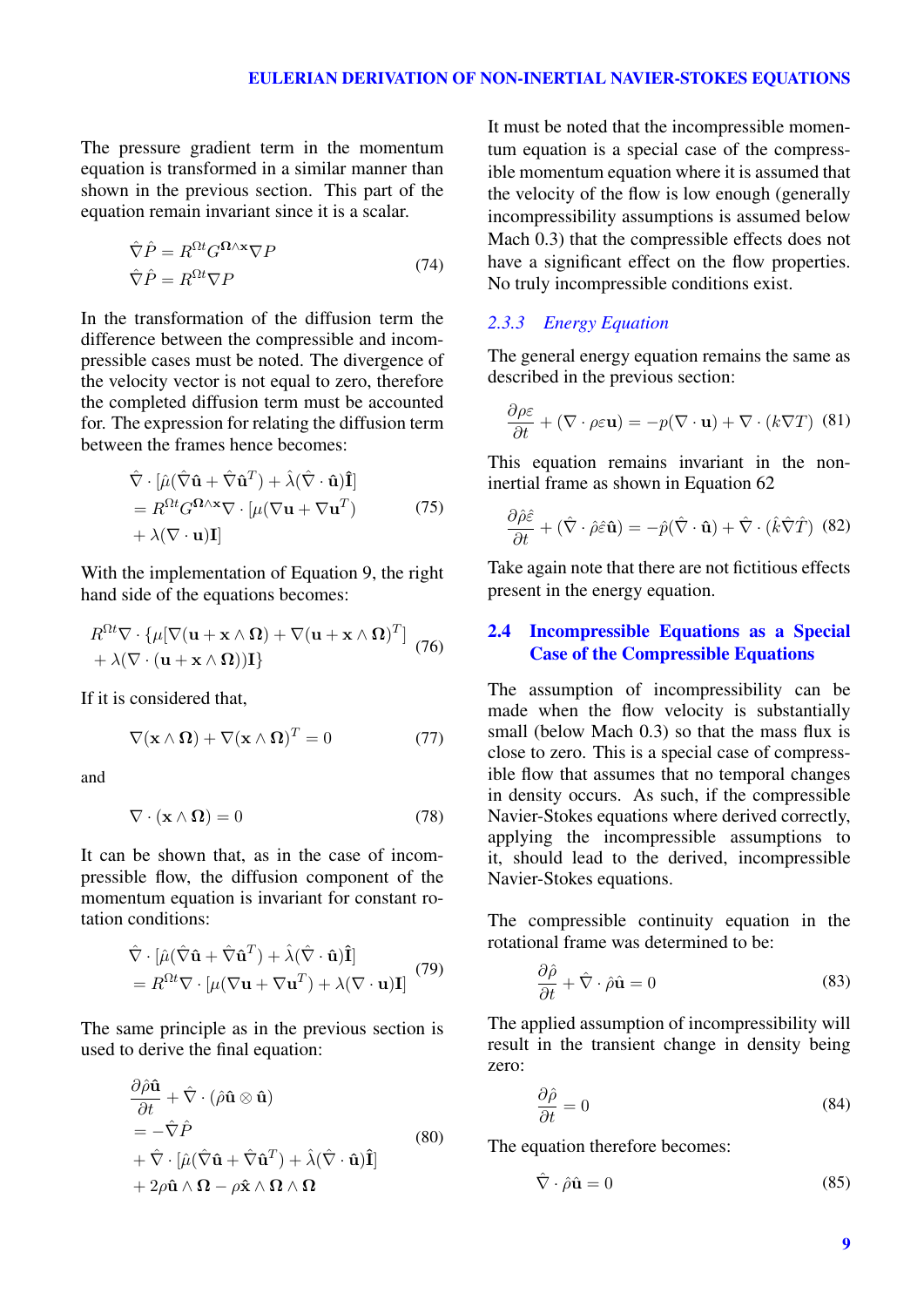This provides the same result Equation 19 which is the derived, incompressible continuity equation in the rotational frame.

The derived, compressible momentum equation in the rotational frame is:

$$
\frac{\partial \hat{\rho}\hat{\mathbf{u}}}{\partial t} + \hat{\nabla} \cdot (\hat{\rho}\hat{\mathbf{u}} \otimes \hat{\mathbf{u}}) \n= -\hat{\nabla}\hat{P} \n+ \hat{\nabla} \cdot [\hat{\mu}(\hat{\nabla}\hat{\mathbf{u}} + \hat{\nabla}\hat{\mathbf{u}}^T) + \hat{\lambda}(\hat{\nabla} \cdot \hat{\mathbf{u}})\hat{\mathbf{I}}] \n+ 2\rho \hat{\mathbf{u}} \wedge \mathbf{\Omega} - \rho \hat{\mathbf{x}} \wedge \mathbf{\Omega} \wedge \mathbf{\Omega}
$$
\n(86)

The first term that must be simplified to account from incompressibility is the diffusion term:

$$
\hat{\nabla} \cdot [\hat{\mu} (\hat{\nabla} \hat{\mathbf{u}} + \hat{\nabla} \hat{\mathbf{u}}^T) + \hat{\lambda} (\hat{\nabla} \cdot \hat{\mathbf{u}}) \hat{\mathbf{I}} ] \tag{87}
$$

Lets consider the x-momentum components of the divergence of the deviatoric stress tensor. Assume in this instance that the dynamic viscosity  $\mu$  is a constant. Simplify the relation below to obtain the form as shown below:

$$
\frac{\partial}{\partial x}(2\mu \frac{\partial u}{\partial t} + \lambda \nabla \cdot \mathbf{u}) + \frac{\partial}{\partial y}(\mu(\frac{\partial u}{\partial y} + \frac{\partial v}{\partial x}))
$$
\n
$$
+ \frac{\partial}{\partial z}(\mu(\frac{\partial u}{\partial z} + \frac{\partial w}{\partial x}))
$$
\n
$$
= \mu(2\frac{\partial^2 u}{\partial x^2} + \frac{\partial^2 u}{\partial y^2} + \frac{\partial^2 u}{\partial z^2} + \frac{\partial^2 v}{\partial y \partial x} + \frac{\partial^2 w}{\partial z \partial x})
$$
\n
$$
+ \frac{\partial}{\partial x}(\lambda \nabla \cdot \mathbf{u})
$$
\n
$$
= \mu \nabla^2 u + \mu \frac{\partial}{\partial x}(\nabla \cdot \mathbf{u}) + \frac{\partial}{\partial x}(\lambda \nabla \cdot \mathbf{u})
$$

This relation can be written in the vector form to account for all the components of the diffusive momentum if it is assumed that the second viscosity,  $\lambda$ , is constant (Stokes Hypothesis):

$$
\hat{\nabla} \cdot \hat{\mu} \hat{\nabla} \hat{\mathbf{u}} + \hat{\nabla} \cdot [(\hat{\mu} + \hat{\lambda})(\hat{\nabla} \cdot \hat{\mathbf{u}})] \tag{89}
$$

The second term in the relation above will be equal to zero if the incompressible continuity equation is substituted into the relation. This result in the following equation:

$$
\frac{\partial \hat{\rho} \hat{\mathbf{u}}}{\partial t} + \hat{\nabla} \cdot (\hat{\rho} \hat{\mathbf{u}} \otimes \hat{\mathbf{u}}) = -\hat{\nabla} \hat{P} + \hat{\nabla} \cdot \hat{\mu} \hat{\nabla} \hat{\mathbf{u}} \tag{90} + 2\rho \hat{\mathbf{u}} \wedge \mathbf{\Omega} - \rho \hat{\mathbf{x}} \wedge \mathbf{\Omega} \wedge \mathbf{\Omega}
$$

Since density is constant in the equation above, it can be divided into the equation, which will lead to the non-inertial momentum equation:

$$
\frac{\partial \hat{\mathbf{u}}}{\partial t} + (\hat{\mathbf{u}} \cdot \hat{\nabla}) \hat{\mathbf{u}} = -\hat{\nabla} \hat{p} + \nu \hat{\nabla}^2 \hat{\mathbf{u}} + 2\hat{\mathbf{u}} \wedge \mathbf{\Omega} - \hat{\mathbf{x}} \wedge \mathbf{\Omega} \wedge \mathbf{\Omega}
$$
(91)

This equation above it the same as Equation 53 which was derived from first principles.

The conservation of energy equation in the rotational frame for compressible flow is described by:

$$
\frac{\partial \hat{\rho}\hat{\varepsilon}}{\partial t} + (\hat{\nabla} \cdot \hat{\rho}\hat{\varepsilon}\mathbf{\hat{u}}) = -\hat{p}(\hat{\nabla} \cdot \mathbf{\hat{u}}) + \hat{\nabla} \cdot (\hat{k}\hat{\nabla}\hat{T}) \tag{92}
$$

If the continuity equation is applied to this equation it will result in:

$$
\frac{\partial \hat{\rho}\hat{\varepsilon}}{\partial t} + (\hat{\nabla} \cdot \hat{\rho}\hat{\varepsilon}\hat{\mathbf{u}}) = \hat{\nabla} \cdot (\hat{k}\hat{\nabla}\hat{T})
$$
(93)

This is the same as Equation 63 where the incompressible energy equation in the rotational frame was derived.

This section therefore indicates that there are no observed discrepancies between the derived equations for the compressible and incompressible cases in the rotational frame.

# 3 Non-inertial Navier-Stokes Equations for Variable, Pure Rotation

In this section the non-inertial Navier-Stokes equation for variable rotation around the axis of the inertial frame will be derived.

It will observed that the equations for mass and energy conservation for constant and variable rotation remains the same. The equation for conservation of momentum has an additional term to account for the variability in rotation. It will be shown that the equations for constant and variable rotational acceleration are equivalent and that all additional terms due to the changes in acceleration is negligible in the limit as  $\Delta t$  approaches zero.

# 3.1 Frame Transformations

Assume that the same three frame exist as in the previous derivation: O, O' and Ô. O is again the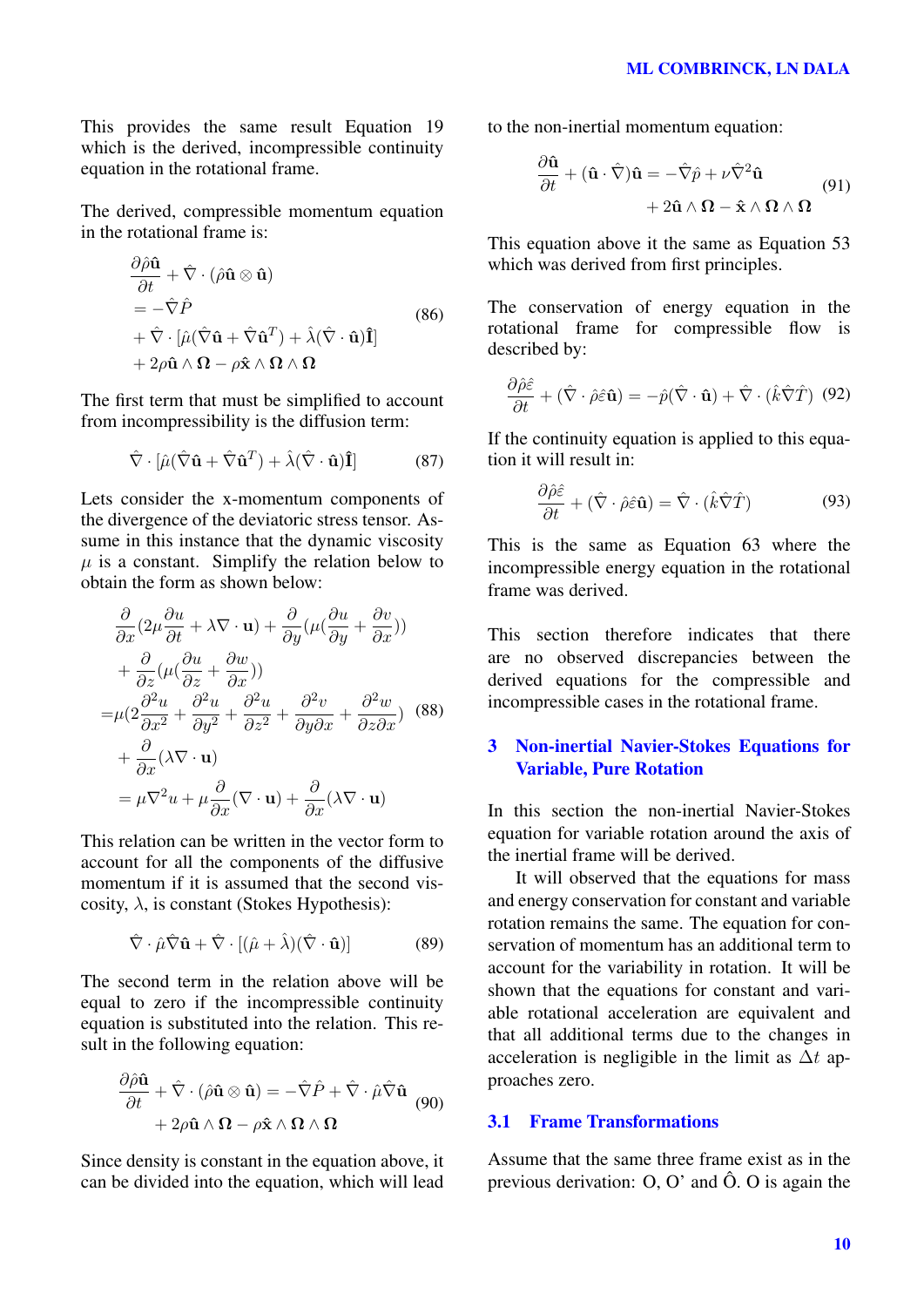stationary frame, O' is the orientation preserving frame and  $\hat{O}$  is the rotational frame. In the previous derivation Ô was rotating at a constant velocity around the shared origin. In this instance Ô are rotating around the shared origin with a constant rotational acceleration.

## *3.1.1 Modified Galilean Transformation*

In this section the modified Galilean transform obtained from the previous section will be augmented to account for rotational acceleration.

Assume that the frame origins intersect at time  $t = 0$  and that frame O' is moving at acceleration a in three dimensional space. At time  $t = \Delta t$  frame O and O' are distance  $x_{rel}$  from each other. In Equation 4 there was not an accelerating component, but in this case it must be incorporated in the expression to account for the distance travelled by the particle:

$$
\mathbf{x}_{\text{rel}} = \mathbf{V}\Delta t + \frac{1}{2}\mathbf{a}\Delta t^2
$$
 (94)

In the equation above the velocity is again described as in Equation 5:

$$
V = \Omega \wedge x \tag{95}
$$

The acceleration is the time derivative of the velocity:

$$
\frac{\partial \mathbf{V}}{\partial t} = \frac{\partial}{\partial t} \mathbf{\Omega} \wedge \mathbf{x} \n= \frac{\partial \mathbf{\Omega}}{\partial t} \wedge \mathbf{x} + \mathbf{\Omega} \wedge \frac{\partial \mathbf{x}}{\partial t}
$$
\n(96)

The second term is equal to zero since this case involves pure rotation. The accelerating component for the rotational case is therefore expressed as:

$$
\mathbf{a} = \mathbf{\dot{\Omega}} \wedge \mathbf{x} \tag{97}
$$

Equation 94 is a Taylor series expansion that was truncated after the second order term since constant acceleration was assumed. Had the acceleration not been constant, the additional terms will be accounted for by the inclusion of further derivative terms:

$$
\mathbf{x}_{\text{rel}} = \mathbf{V}\Delta t + \frac{1}{2!}\mathbf{a}\Delta t^2 + \frac{1}{3!}\dot{\mathbf{a}}\Delta t^3 + \dots \quad (98)
$$

In this equation it can already be seen that the effect of further derivatives on  $x_{rel}$  becomes smaller and smaller. Further on in this section it will be shown that only one additional term are introduced in the non-inertial Navier-Stokes momentum equation due to variable acceleration. The continuity and energy conservation equations remains invariant.

In the same manner as in the previous section, Equation 7, the relation between the order preserving frame and the inertial frame is defined with the inclusion of the accelerating components:

$$
\mathbf{u}'(\mathbf{x}',t) = G^{\mathbf{M}} \mathbf{u}(\mathbf{x},t) \n= G^{\mathbf{\Omega} \wedge \mathbf{x} + (\mathbf{\Omega} \wedge \mathbf{x}) \Delta t} \mathbf{u}(\mathbf{x},t) \n= \mathbf{u}(\mathbf{x},t) + \mathbf{x} \wedge \mathbf{\Omega} + (\mathbf{x} \wedge \mathbf{\Omega}) \Delta t
$$
\n(99)

#### *3.1.2 Rotational Transformation*

The rotational transform for this case can be defined in the same manner as Equation 8. The vector components in  $\hat{O}$  is related to  $O'$  by defining a rotational transform and substituting Equation 99 to relate  $\hat{O}$  to  $O$ :

$$
\hat{\mathbf{u}}(\hat{\mathbf{x}},t) = R^{\Omega t + \dot{\Omega}t^2} \mathbf{u}'(\mathbf{x}',t)
$$
  
=  $R^{\Omega t + \dot{\Omega}t^2} G^{\Omega \wedge \mathbf{x} + (\dot{\Omega} \wedge \mathbf{x}) \Delta t} \mathbf{u}(\mathbf{x},t)$  (100)

 $R^{\Omega t + \dot{\Omega} t^2}$  is the rotational transform that operates on  $x'$  to obtain the  $\hat{x}$  co-ordinates in the accelerating, rotational frame.

Lets assume, for convenience sake, that the rotation is around the z-axis, then the vector  $\Omega$  is described as  $\Omega = (0, 0, \Omega)$  and vector  $\Omega$ is described as  $\dot{\Omega} = (0, 0, \dot{\Omega})$ . The rotational transform in this case will be described by:

$$
R^{\Omega t + \dot{\Omega}t^2} = \begin{bmatrix} \cos(\Omega t + \dot{\Omega}t^2) & \sin(\Omega t + \dot{\Omega}t^2) & 0\\ -\sin(\Omega t + \dot{\Omega}t^2) & \cos(\Omega t + \dot{\Omega}t^2) & 0\\ 0 & 0 & 1 \end{bmatrix}
$$
(101)

From Equation 99 and 100 it can be derived that for the velocity vector the following relation holds:

$$
\hat{\mathbf{u}}(\hat{\mathbf{x}},t) = R^{\Omega t + \Omega t^2}[\mathbf{u}(\mathbf{x},t) + \mathbf{x} \wedge \Omega + (\mathbf{x} \wedge \hat{\Omega})\Delta t] \tag{102}
$$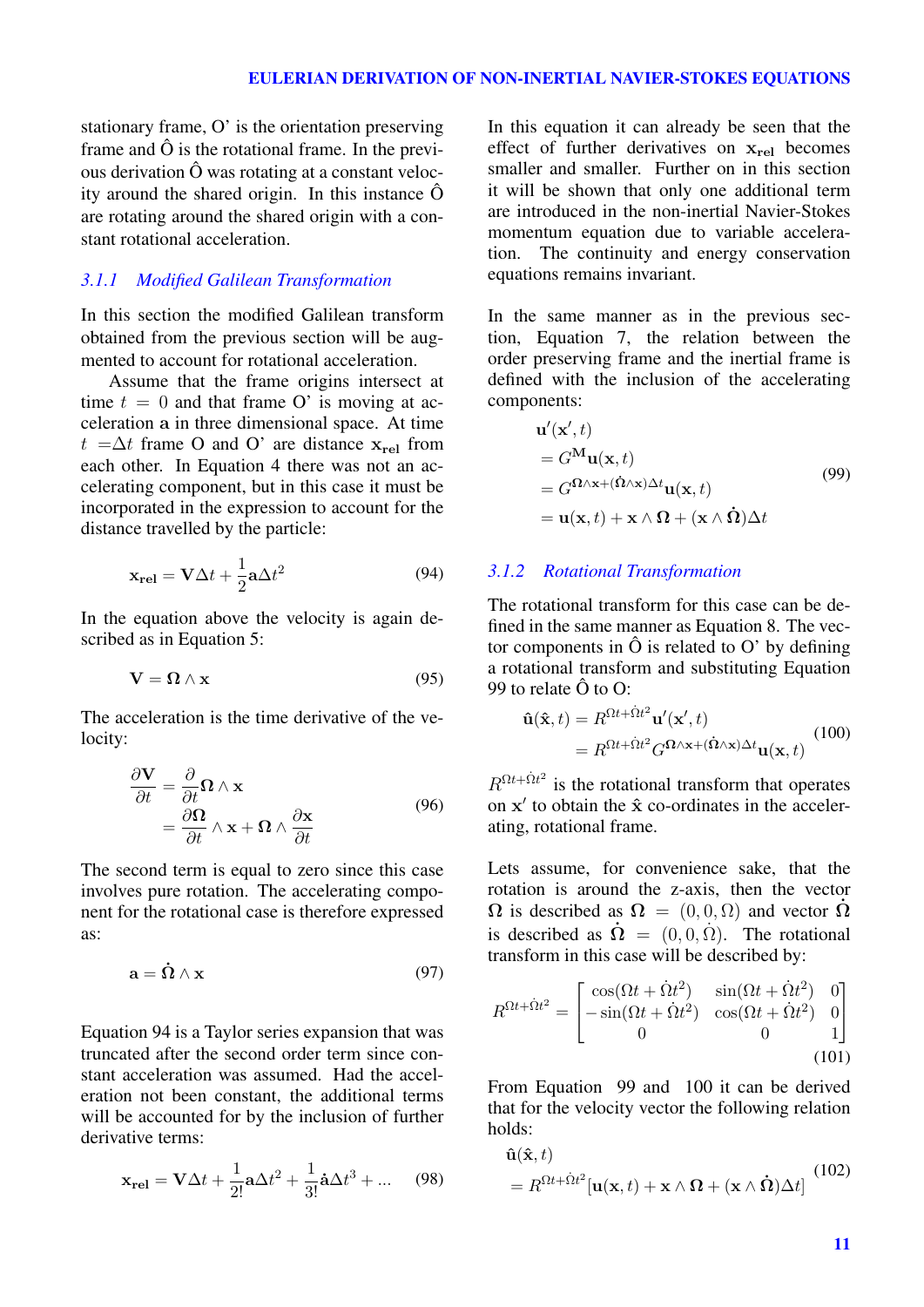## 3.2 Incompressible Flow Conditions

In this section the non-inertial Navier-Stokes equations for conservation of mass, momentum and energy for variable rotation in incompressible flow will be derived using an Eulerian approach.

## *3.2.1 Continuity Equation*

Consider the continuity equation in the inertial reference frame:

$$
\frac{\partial \rho}{\partial t} + (\nabla \cdot \rho \mathbf{u}) = 0 \tag{103}
$$

As was discussed in the previous section, scalars are invariant under transformation and therefore the time dependant term in the inertial and accelerating frame is related by:

$$
\frac{\partial \hat{\rho}}{\partial t} = R^{\Omega t + \dot{\Omega} t^2} \frac{\partial \rho}{\partial t}
$$
(104)

The relation of the second term in the continuity equation becomes:

$$
(\hat{\nabla} \cdot \hat{\rho} \hat{\mathbf{u}})
$$
  
=  $R^{\Omega t + \hat{\Omega} t^2} G^{\Omega \wedge \mathbf{x} + (\hat{\Omega} \wedge \mathbf{x}) \Delta t} (\nabla \cdot \rho \mathbf{u})$  (105)  
=  $R^{\Omega t + \hat{\Omega} t^2} \nabla \cdot \rho (G^{\Omega \wedge \mathbf{x} + (\hat{\Omega} \wedge \mathbf{x}) \Delta t} \mathbf{u})$ }

With the implementation of Equation 102 the relation is simplified to:

$$
(\hat{\nabla} \cdot \hat{\rho} \hat{\mathbf{u}})
$$
  
=  $R^{\Omega t} \nabla \cdot \rho[\mathbf{u} + \mathbf{x} \wedge \mathbf{\Omega} + (\mathbf{x} \wedge \hat{\mathbf{\Omega}}) \Delta t]$  (106)

The second and third terms in the relation above is equal to zero:

$$
\nabla \cdot (\mathbf{x} \wedge \mathbf{\Omega}) = 0
$$
  

$$
\nabla \cdot (\mathbf{x} \wedge \mathbf{\dot{\Omega}}) = 0
$$
 (107)

The relation is hence simplified to an invariant relation:

$$
\hat{\nabla} \cdot \hat{\rho} \hat{\mathbf{u}} = R^{\Omega t + \hat{\Omega} t^2} (\nabla \cdot \rho \mathbf{u}) \tag{108}
$$

The addition of Equation 104 and Equation 108 gives a relation for continuity in the rotational frame:

$$
\frac{\partial \hat{\rho}}{\partial t} + \hat{\nabla} \cdot \hat{\rho} \hat{\mathbf{u}} = R^{\Omega t + \hat{\Omega} t^2} (\frac{\partial \rho}{\partial t} + \nabla \cdot \rho \mathbf{u}) \quad (109)
$$

With the help of Equation 103 and the assumption that the flow is incompressible, the final equation for mass conservation in the accelerating frame is obtained:

$$
\hat{\nabla} \cdot \hat{\rho} \hat{\mathbf{u}} = 0 \tag{110}
$$

Consider the term  $(x \wedge \dot{\Omega})\Delta t$  in Equation 106. This term originates from the Taylor series expansion in Equation 98 and contains a ∆t component. Any further expansions, due to changes in acceleration, will also contain a  $\Delta t^n$  component. These acceleration terms will become negligible in the limit:

$$
\lim_{\Delta t \to 0} (\mathbf{x} \wedge \mathbf{\dot{\Omega}}) \Delta t = 0 \tag{111}
$$

In the light of this, the derivations for the continuity equation in the rotational frame have been proven to be invariant to rotation whether the acceleration it is zero, constant or variable. In any rotational frame Equation 110 holds for incompressible conditions.

#### *3.2.2 Momentum Equation*

 $\partial$ 

The conservation of momentum equation in the inertial frame can be expressed by:

$$
\frac{\partial \mathbf{u}}{\partial t} + (\mathbf{u} \cdot \nabla) \mathbf{u} = -\nabla p + \nu \nabla^2 \mathbf{u}
$$
 (112)

The terms will again, as in the previous section, be treated separately and then combined to obtain the final transformed equation.

The first transformation will concern the unsteady term where an expression must be found for:

$$
\frac{\partial \hat{\mathbf{u}}}{\partial t}(\hat{\mathbf{x}}_t, t)
$$
\n
$$
= \lim_{\Delta t \to 0} \frac{\hat{\mathbf{u}}(\hat{\mathbf{x}}_{t+\Delta t}, t + \Delta t) - \hat{\mathbf{u}}(\hat{\mathbf{x}}, t)}{\Delta t} \tag{113}
$$

The first task is to find an expression for the term  $\hat{\mathbf{u}}(\hat{\mathbf{x}}_{t+\Delta t}, t + \Delta t)$ . The expression must take the form:

$$
\hat{\mathbf{u}}(\hat{\mathbf{x}}_{t+\Delta t}, t + \Delta t) \n= R^{\Omega(t+\Delta t) + \dot{\Omega}(t^2 + \Delta t^2)} \qquad (114)
$$
\n
$$
[G^{\Omega \wedge \mathbf{x}_{t+\Delta t} + (\hat{\Omega} \wedge \mathbf{x}_{t+\Delta t}) \Delta t} \mathbf{u}(\mathbf{x}_{t+\Delta t}, t + \Delta t)]
$$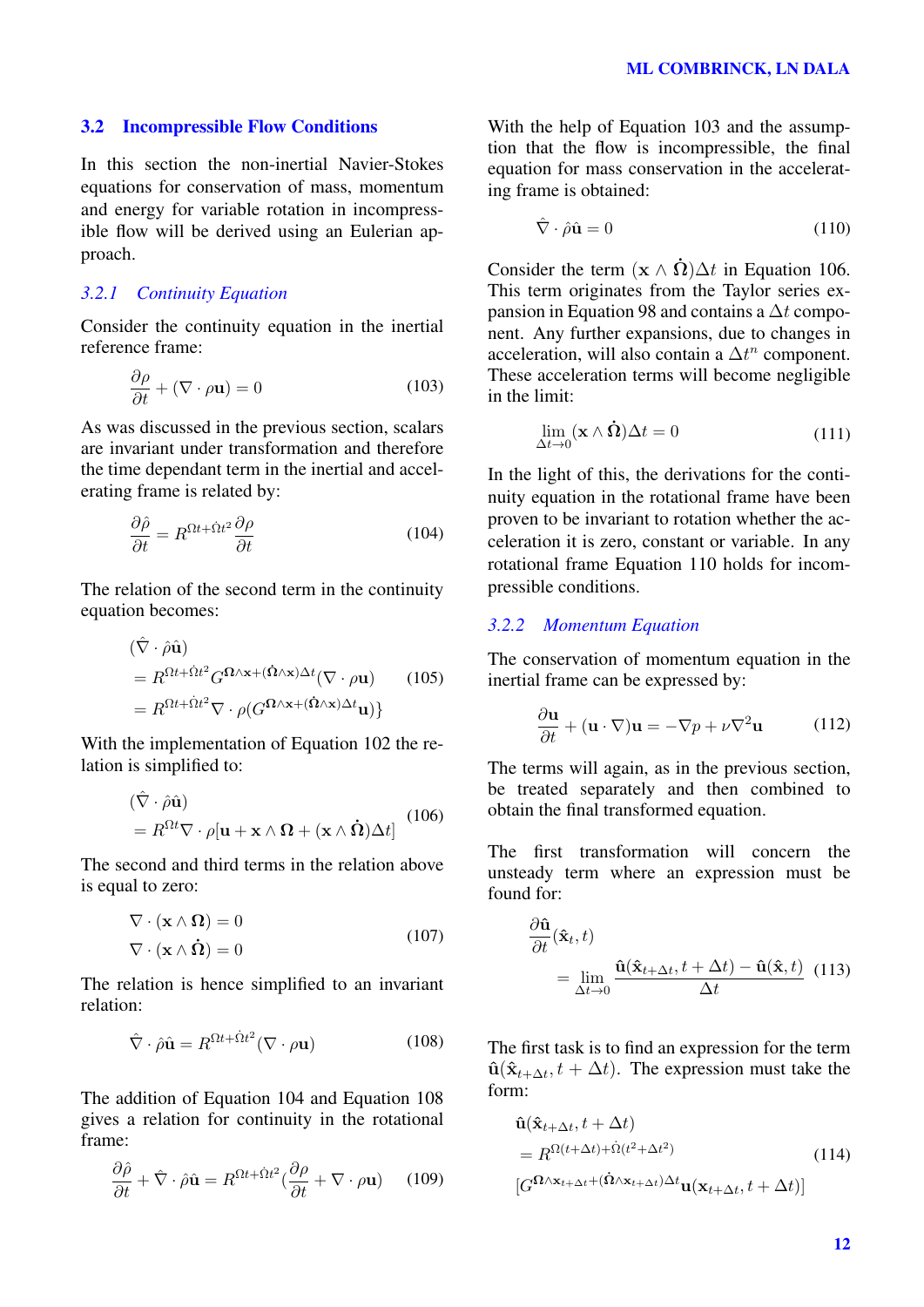For simplification the rotational and modified Galilean transforms will be shown in the following manner:

$$
R^{\Omega(t+\Delta t) + \Omega(t^2 + \Delta t^2)} = R^{M^{t+\Delta t}}
$$
  
\n
$$
G^{\Omega \wedge \mathbf{x}_{t+\Delta t} + (\mathbf{\dot{\Omega}} \wedge \mathbf{x}_{t+\Delta t})\Delta t} = G^{M^{t+\Delta t}}
$$
\n(115)

The Taylor series expansion for  $x_{t+\Delta t}$  is expressed as:

$$
\mathbf{x}_{t+\Delta t} = \mathbf{x}_t + \Delta t \mathbf{V} + \frac{1}{2} \Delta t^2 \mathbf{a} + O(\Delta t^3)
$$
 (116)

The equation above is truncate at the second order. With the substitution of Equation 96 and Equation 97 and further re-arrangement the equation becomes:

$$
\mathbf{x}_{t+\Delta t} - \mathbf{x}_t
$$
  
=  $\mathbf{x}_{\Delta t} = \Delta t (\mathbf{\Omega} \wedge \mathbf{x}) + \frac{1}{2} \Delta t^2 (\dot{\mathbf{\Omega}} \wedge \mathbf{x})$  (117)

The Fourier series expansion is obtained for  $\mathbf{u}(\mathbf{x}_{t+\Delta t}, t + \Delta t)$ . Substitute Equation 117 into the expression to obtain:

$$
\mathbf{u}(\mathbf{x}_{t+\Delta t}, t + \Delta t) \n= \mathbf{u}(\mathbf{x}_t, t) + \{[\Delta t(\mathbf{\Omega} \wedge \mathbf{x})] + \frac{1}{2}\Delta t^2(\dot{\mathbf{\Omega}} \wedge \mathbf{x})] \cdot \nabla\} \mathbf{u}(\mathbf{x}_t, t) \n+ (\Delta t \frac{\partial}{\partial t}) \mathbf{u}(\mathbf{x}_t, t)
$$
\n(118)

The equation above is substituted into Equation 114 to get the expression:

$$
\hat{\mathbf{u}}(\hat{\mathbf{x}}_{t+\Delta t}, t + \Delta t) \n= R^{M^{t+\Delta t}} G^{M^{t+\Delta t}} \{ \mathbf{u}(\mathbf{x}_t, t) + [\Delta t(\mathbf{\Omega} \wedge \mathbf{x}) \n+ \frac{1}{2} \Delta t^2 (\dot{\mathbf{\Omega}} \wedge \mathbf{x})] \cdot \nabla \} \mathbf{u}(\mathbf{x}_t, t) \n+ (\Delta t \frac{\partial}{\partial t}) \mathbf{u}(\mathbf{x}_t, t) \}
$$
\n(119)

In the previous section is was shown that the following simplification can be made:

$$
G^{M^{t+\Delta t}} \approx G^{M^t} \tag{120}
$$

Using the simplification for the modified Galilean transformation above leads to the expression:

$$
\hat{\mathbf{u}}(\hat{\mathbf{x}}_{t+\Delta t}, t + \Delta t) \n= R^{M^{t+\Delta t}} G^{M^t} {\mathbf{u}}(\mathbf{x}_t, t) \n+ [\Delta t(\mathbf{\Omega} \wedge \mathbf{x}) + \frac{1}{2} \Delta t^2 (\hat{\mathbf{\Omega}} \wedge \mathbf{x})] \cdot \nabla] \mathbf{u}(\mathbf{x}_t, t)
$$
\n
$$
+ (\Delta t \frac{\partial}{\partial t}) \mathbf{u}(\mathbf{x}_t, t) \}
$$
\n(121)

In order to complete the expression in Equation 113 further expressions must be defined. Assume that the point  $\overline{P}$  is fixed in the rotating frame, and the rotation is around the origin (meaning that L and L' share an origin), then:

$$
\hat{\mathbf{x}} = R^{M^{t+\Delta t}} \mathbf{x}_{t+\Delta t} = R^{M^t} \mathbf{x}_t
$$
\n
$$
\mathbf{x}_t = R^{M^{\Delta t}} \mathbf{x}_{t+\Delta t}
$$
\n(122)

Use the expression above and conduct a Taylor series expansion for  $x_{t+\Delta t}$ :

$$
\mathbf{x}_{t+\Delta t} = \mathbf{x}_t + \Delta t \mathbf{V} + \frac{1}{2} \Delta t^2 \mathbf{a} + O[\Delta t^3]
$$
  
=  $R^{M^{\Delta t}} \mathbf{x}_{t+\Delta t} + \Delta t (\mathbf{\Omega} \wedge \mathbf{x}_t)$  (123)  
+  $\frac{1}{2} \Delta t^2 (\dot{\mathbf{\Omega}} \wedge \mathbf{x}_t) + O[\Delta t^3]$ 

Re-arrange the expression above and consider it in the limit:

$$
\lim_{\Delta t \to 0} \frac{R^{M^{\Delta t}} \mathbf{x}_{t + \Delta t} - \mathbf{x}_{t + \Delta t}}{\Delta t}
$$
\n
$$
= \lim_{\Delta t \to 0} [(\mathbf{x_t} \wedge \mathbf{\Omega})
$$
\n
$$
- \frac{1}{2} \Delta t (\dot{\mathbf{\Omega}} \wedge \mathbf{x_t}) - O[\Delta t^3]]
$$
\n(124)

If the above is considered for any vector b, and if it is taken into account that  $x_{t+\Delta t} \rightarrow x_t$  as  $\Delta t \rightarrow 0$ , the following equation related to rotation is obtained:

$$
\lim_{\Delta t \to 0} \frac{R^{M^{\Delta t}} \mathbf{b} - \mathbf{b}}{\Delta t} = \mathbf{b} \wedge \mathbf{\Omega}
$$
 (125)

With all the required expressions in place Equation 113 can now be completed:

$$
\frac{\partial \hat{\mathbf{u}}}{\partial t}(\hat{\mathbf{x}}_t, t) = \lim_{\Delta t \to 0} \frac{R^{M^{t + \Delta t}} G^{M^t} \{ [1 - \frac{1}{R^{\Omega \Delta t}} \times (R + \Delta t) \cdot \nabla \mathbf{u}) \Delta t} \Delta t}{\Delta t} + \frac{\Delta t (\mathbf{\Omega} \wedge \mathbf{x}) \cdot \nabla \mathbf{u}(\mathbf{x}_t, t)}{\Delta t} + (\Delta t \frac{\partial}{\partial t}) \mathbf{u}(\mathbf{x}_t, t) \Delta t}
$$
\n(126)

Equation 125 is used to simplify the expression above and with some re-arrangement of terms the following expression is obtained:

$$
\frac{\partial \hat{\mathbf{u}}}{\partial t}(\hat{\mathbf{x}}_t, t) = R^{M^t} \left[ \frac{\partial}{\partial t} + (\mathbf{\Omega} \wedge \mathbf{x}) \cdot \nabla - \mathbf{\Omega} \wedge \right]
$$
\n
$$
\left[ G^{M^t} \mathbf{u}(\mathbf{x}_t, t) \right]
$$
\n(127)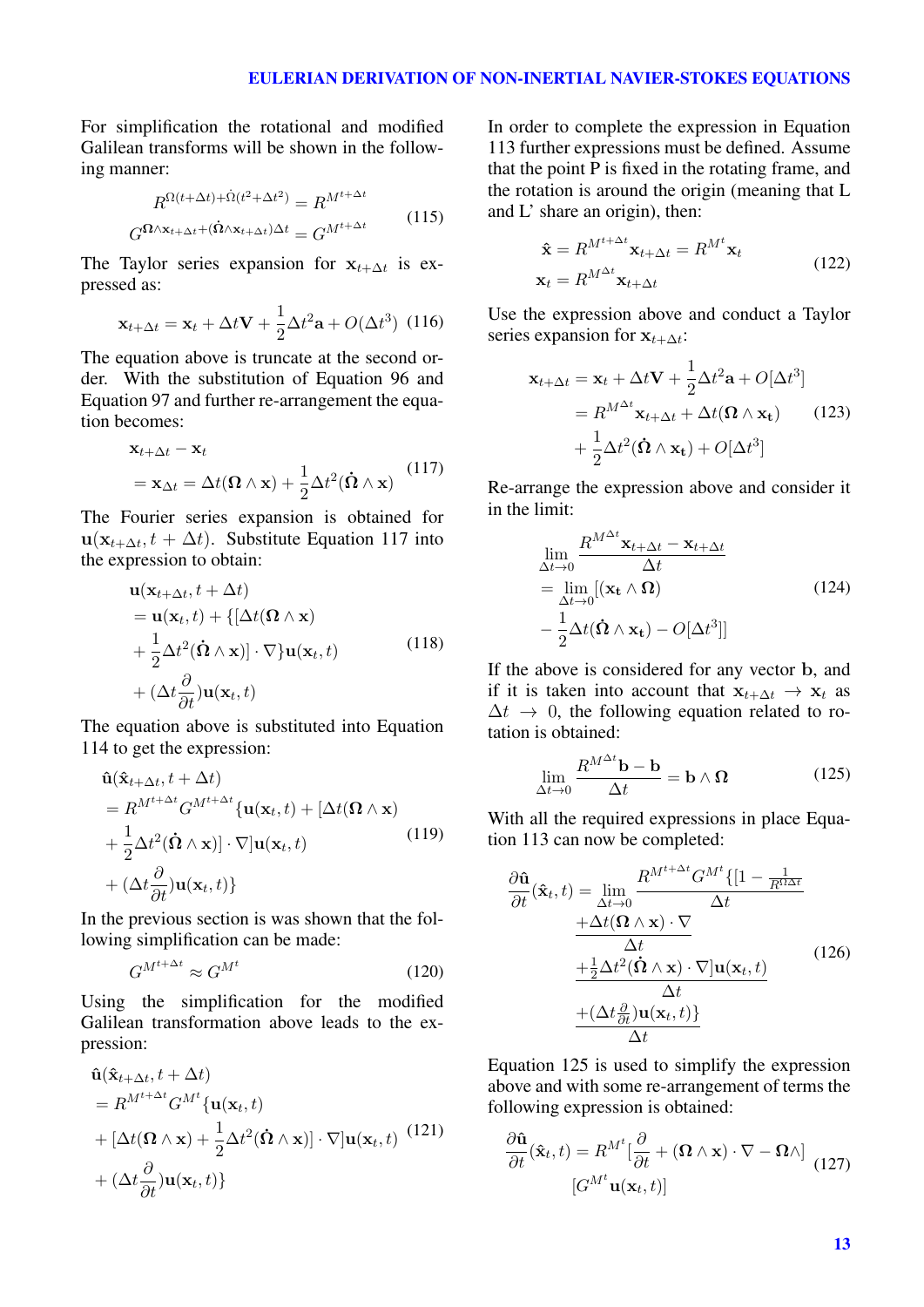This equation above will retain its current form irrespective of any further changes in acceleration. All other terms that in inserted to account for variation in acceleration will become negligible when the expression is considered in the limit.

Equation 102 is substituted in the equation above to remove the modified Galilean operator from the equation:

$$
\frac{\partial \hat{\mathbf{u}}}{\partial t}(\hat{\mathbf{x}}_t, t) \n= R^{M^t} \left[ \frac{\partial}{\partial t} + (\mathbf{\Omega} \wedge \mathbf{x}) \cdot \nabla - \mathbf{\Omega} \wedge \right] (\mathbf{u}(\mathbf{x}_t, t)) \n+ R^{M^t} \left[ \frac{\partial}{\partial t} + (\mathbf{\Omega} \wedge \mathbf{x}) \cdot \nabla - \mathbf{\Omega} \wedge \right] (\mathbf{x} \wedge \mathbf{\Omega}) \qquad (128) \n+ R^{M^t} \left[ \frac{\partial}{\partial t} + (\mathbf{\Omega} \wedge \mathbf{x}) \cdot \nabla - \mathbf{\Omega} \wedge \right] (\mathbf{x} \wedge \mathbf{\Omega}) \Delta t
$$

The different parts of  $\left[\frac{\partial}{\partial t} + (\mathbf{\Omega} \wedge \mathbf{x}) \cdot \nabla\right]$  $\Omega \wedge$ ]( $\mathbf{x} \wedge \Omega$ ), which is the second combination of terms in Equation 128, will now be considered.

The transient term in the equation above can be expanded on with the use of the product rule for partial differential equations:

$$
\frac{\partial}{\partial t}(\mathbf{x} \wedge \mathbf{\Omega}) = \frac{\partial \mathbf{x}}{\partial t} \wedge \mathbf{\Omega} + (\mathbf{x} \wedge \frac{\partial \mathbf{\Omega}}{\partial t}) \qquad (129)
$$

In the equation above the first term on the right hand side is zero because the magnitude of x is constant, it does not change its magnitude with respect to the origin. The second term is not equal to zero in this case and has to be taken into account since it represents the unsteady rotation, this is called the Euler fictitious force.

The terms  $[(\Omega \wedge x) \cdot \nabla - \Omega \wedge](x \wedge \Omega)$  has already been shown in the previous section to be equal to zero:

$$
[(\mathbf{\Omega} \wedge \mathbf{x}) \cdot \nabla - \mathbf{\Omega} \wedge ](\mathbf{x} \wedge \mathbf{\Omega}) = 0 \tag{130}
$$

The relation  $\left[\frac{\partial}{\partial t} + (\mathbf{\Omega} \wedge \mathbf{x}) \cdot \nabla - \mathbf{\Omega} \wedge \right] (\mathbf{x} \wedge \mathbf{\Omega})$  will, for this case, simplify to:

$$
[\frac{\partial}{\partial t} + (\mathbf{\Omega} \wedge \mathbf{x}) \cdot \nabla - \mathbf{\Omega} \wedge ](\mathbf{x} \wedge \mathbf{\Omega}) = \mathbf{x} \wedge \mathbf{\Omega} \quad (131)
$$

The different parts of  $\left[\frac{\partial}{\partial t} + (\mathbf{\Omega} \wedge \mathbf{x}) \cdot \nabla - \right]$  $\Omega \wedge$ ]( $\mathbf{x} \wedge \mathbf{\dot{\Omega}}$ ) $\Delta t$ , which is the third combination of terms in Equation 128, will now be considered.

The transient component of the terms can be expanded again using the product rule. In this case the terms are all equal to zero:

$$
\frac{\partial}{\partial t}(\mathbf{x} \wedge \mathbf{\dot{\Omega}}) = \frac{\partial \mathbf{x}}{\partial t} \wedge \mathbf{\dot{\Omega}} + (\mathbf{x} \wedge \frac{\partial \mathbf{\dot{\Omega}}}{\partial t}) = 0 \quad (132)
$$

The first term in the equation above is equal to zero because the magnitude of x is constant. The second term in the equation above is equal to zero because constant acceleration is considered in this case. In the case where the acceleration is not constant, the second term will not be zero. However, this entire term will fall away in the limit as  $\Delta t$ , in the main equation, tends to zero.

Now consider the term  $[(\Omega \wedge x) \cdot \nabla - \Omega \wedge](x \wedge y)$  $\dot{\Omega}$ ) $\Delta t$ . If the identity:

$$
(\mathbf{a} \cdot \nabla)(\mathbf{x} \wedge \mathbf{\dot{\Omega}}) = \mathbf{a} \wedge \mathbf{\dot{\Omega}} \tag{133}
$$

is considered, it can be shown that the entire term is equal to zero:

$$
[(\mathbf{\Omega} \wedge \mathbf{x}) \cdot \nabla - \mathbf{\Omega} \wedge ](\mathbf{x} \wedge \mathbf{\dot{\Omega}})
$$
  
=  $(\mathbf{\Omega} \wedge \mathbf{x}) \wedge \mathbf{\dot{\Omega}} - \mathbf{\Omega} \wedge (\mathbf{x} \wedge \mathbf{\dot{\Omega}}) = 0$  (134)

The entire third combination of terms in Equation 128 falls away, if not due to the nature of the rotational motion, it will fall away in the limit due to the  $\Delta t$  term.

The above leads to the final description of the unsteady terms in the momentum equation for constant rotation:

$$
\frac{\partial \hat{\mathbf{u}}}{\partial t}(\hat{\mathbf{x}}_t, t) = R^{M^t} \left[ \frac{\partial}{\partial t} + (\mathbf{\Omega} \wedge \mathbf{x}) \cdot \nabla - \mathbf{\Omega} \wedge \right] (\mathbf{u}(\mathbf{x}_t, t)) + R^{M^t}(\mathbf{x} \wedge \hat{\mathbf{\Omega}})
$$
(135)

At this stage it must noted that in any pure rotation, this is the form the unsteady component of the equation will always take. Additional terms that appear in rotation will become negligible in the limit due to the  $\Delta t$ .

Take note in this equation of the appearance of a part of the Coriolis effect and the Euler effect.

The advection term in the non-inertial Navier-Stokes equation for constant rotation will be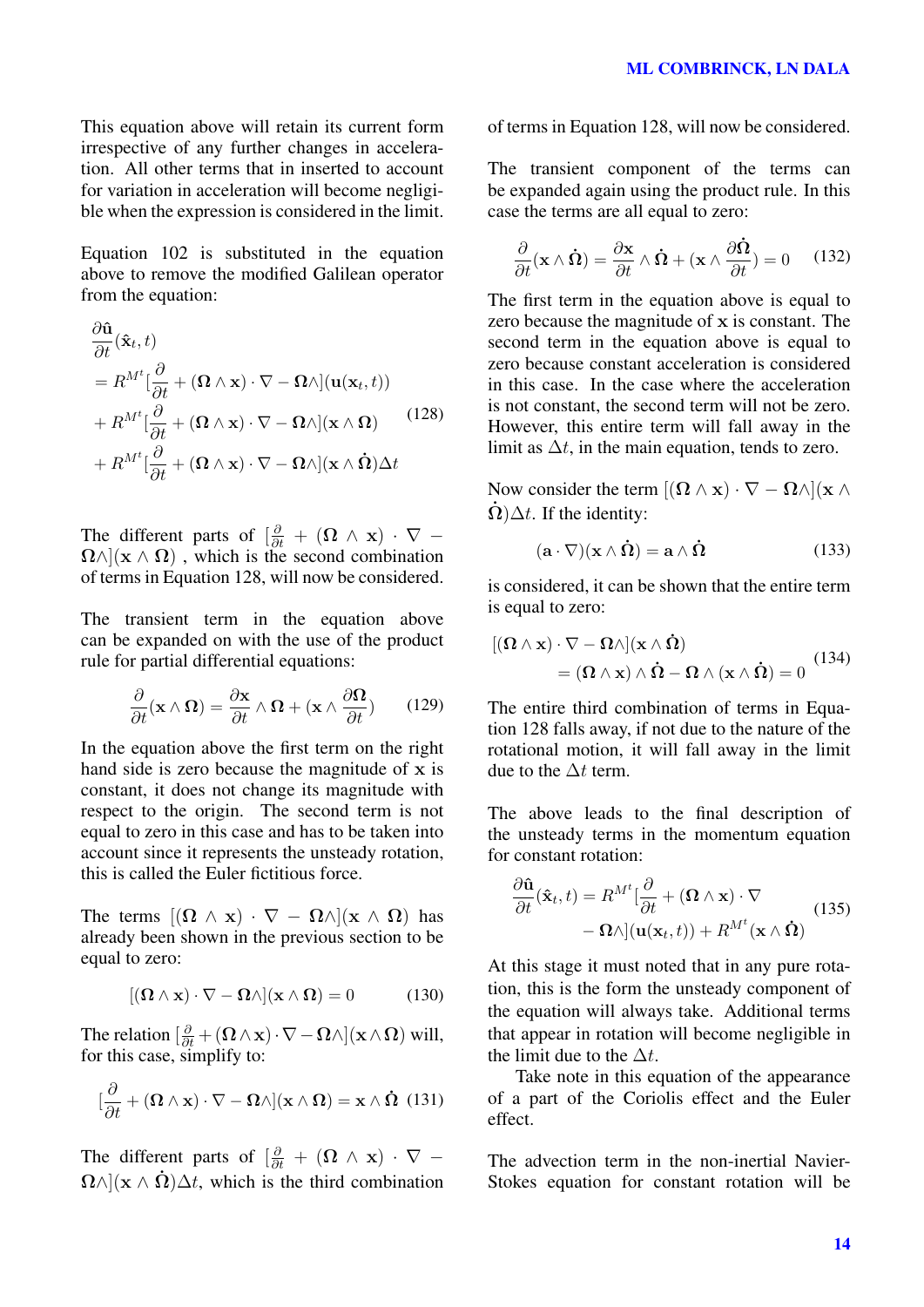transformed in the following paragraphs. The relation between the inertial and rotational frames can be described by the equation below:

$$
(\hat{\mathbf{u}} \cdot \hat{\nabla})\hat{\mathbf{u}} = R^{M^t} G^{M^t} (\mathbf{u} \cdot \nabla) \mathbf{u}
$$
  
=  $R^{M^t} (G^{M^t} \mathbf{u} \cdot \nabla) G^{M^t} \mathbf{u}$  (136)

With the use of Equation 102, the equation above is expanded into:

$$
(\hat{\mathbf{u}} \cdot \hat{\nabla})\hat{\mathbf{u}}= R^{M^{t}}[(\mathbf{u} + \mathbf{x} \wedge \mathbf{\Omega} + ((\mathbf{x} \wedge \hat{\mathbf{\Omega}})\Delta t) \cdot \nabla]\mathbf{u}+ R^{M^{t}}[(\mathbf{u} + \mathbf{x} \wedge \mathbf{\Omega} + ((\mathbf{x} \wedge \hat{\mathbf{\Omega}})\Delta t) \cdot \nabla](\mathbf{x} \wedge \mathbf{\Omega})+ R^{M^{t}}[(\mathbf{u} + \mathbf{x} \wedge \mathbf{\Omega} + ((\mathbf{x} \wedge \hat{\mathbf{\Omega}})\Delta t) \cdot \nabla](\mathbf{x} \wedge \hat{\mathbf{\Omega}})\Delta t
$$
\n(137)

The equation above can be simplified by considering it in the limit of  $\Delta t$  and using the identity in Equation 37. this will lead to the equation:

$$
(\hat{\mathbf{u}} \cdot \hat{\nabla})\hat{\mathbf{u}}= R^{M^{t}}[(\mathbf{u} \cdot \nabla)\mathbf{u} + ((\mathbf{x} \wedge \mathbf{\Omega}) \cdot \nabla)\mathbf{u} \qquad (138)+ (\mathbf{u} \wedge \mathbf{\Omega}) + (\mathbf{x} \wedge \mathbf{\Omega}) \wedge \mathbf{\Omega}]
$$

In this case a note can again be made that this is the form that the advection terms of the momentum equation will always taken in rotation, irrespective if the rotation is constant or variable.

Note in this equation the appearance of the other part of the Coriolis effect and the centrifugal effect.

The pressure gradient term will be considered next. The relation between the inertial and rotational frame for the pressure gradient can be expressed in the manner below:

$$
\hat{\nabla}\hat{p} = R^{M^t} G^{M^t} \nabla p \tag{139}
$$

Since scalars are invariant under transformation the equation can be simplified to:

$$
\hat{\nabla}\hat{p} = R^{M^t} \nabla p \tag{140}
$$

The last term in the momentum equation that must be transformed is the diffusion term. The relation between the inertial and non-inertial frames is described below and Equation 102 is

used to expand on the relation:

$$
\nu \hat{\nabla}^2 \hat{\mathbf{u}} \n= R^{M^t} G^{M^t} \nu \nabla^2 \mathbf{u} \n= R^{M^t} \nu \nabla^2 G^{M^t} \mathbf{u} \n= R^{M^t} \nu \nabla^2 [\mathbf{u} + \mathbf{x} \wedge \mathbf{\Omega} + (\mathbf{x} \wedge \hat{\mathbf{\Omega}}) \Delta \mathbf{t}]
$$
\n(141)

If it is consider that:

$$
\nabla^2(\mathbf{x} \wedge \mathbf{\Omega}) = 0
$$
  

$$
\nabla^2((\mathbf{x} \wedge \mathbf{\Omega})\Delta t) = 0
$$
 (142)

The advection terms of the equation becomes:

$$
\nu \hat{\nabla}^2 \hat{\mathbf{u}} = R^{M^t} \nu \nabla^2 \mathbf{u}
$$
 (143)

Note that the pressure and viscous term is Galilean invariant in this instance and the two components can be combined into a single variable f:

$$
\mathbf{f}(\mathbf{x},t) = -\nabla p + \nu \nabla^2 \mathbf{u} \tag{144}
$$

The relation for f between the inertial and rotational frames can therefore be described by:

$$
\hat{\mathbf{f}}(\hat{\mathbf{x}},t) = R^{M^t} \mathbf{f}(\mathbf{x},t)
$$
\n(145)

Expressions have been obtained for all the parts of the momentum equation that relates the inertial frame to the rotational frame. The transformed equation is obtained by the summation of the transient and advection components as derived in Equation 135 and Equation 138:

$$
\frac{\partial \hat{\mathbf{u}}}{\partial t} + (\hat{\mathbf{u}} \cdot \hat{\nabla}) \hat{\mathbf{u}} \n= R^{M^t} [\frac{\partial \mathbf{u}}{\partial t} + (\mathbf{u} \cdot \nabla) \mathbf{u} + 2 \mathbf{u} \wedge \Omega \n+ \mathbf{x} \wedge \Omega \wedge \Omega + \mathbf{x} \wedge \hat{\Omega}]
$$
\n(146)\n
$$
= R^{M^t} [\frac{\partial \mathbf{u}}{\partial t} + (\mathbf{u} \cdot \nabla) \mathbf{u}] \n+ R^{M^t} [2 \mathbf{u} \wedge \Omega + \mathbf{x} \wedge \Omega \wedge \Omega + \mathbf{x} \wedge \hat{\Omega}]
$$

First grouping of terms on the right hand side of the equation above can be simplified using Equations 112, 144 and 145:

$$
R^{M^{t}}[\frac{\partial \mathbf{u}}{\partial t} + (\mathbf{u} \cdot \nabla)\mathbf{u}]
$$
  
=  $R^{M^{t}}[-\nabla p + \nu \nabla^{2}\mathbf{u}]$   
=  $R^{M^{t}}\mathbf{f}(\mathbf{x}, t)$   
=  $\hat{\mathbf{f}}(\hat{\mathbf{x}}, t)$  (147)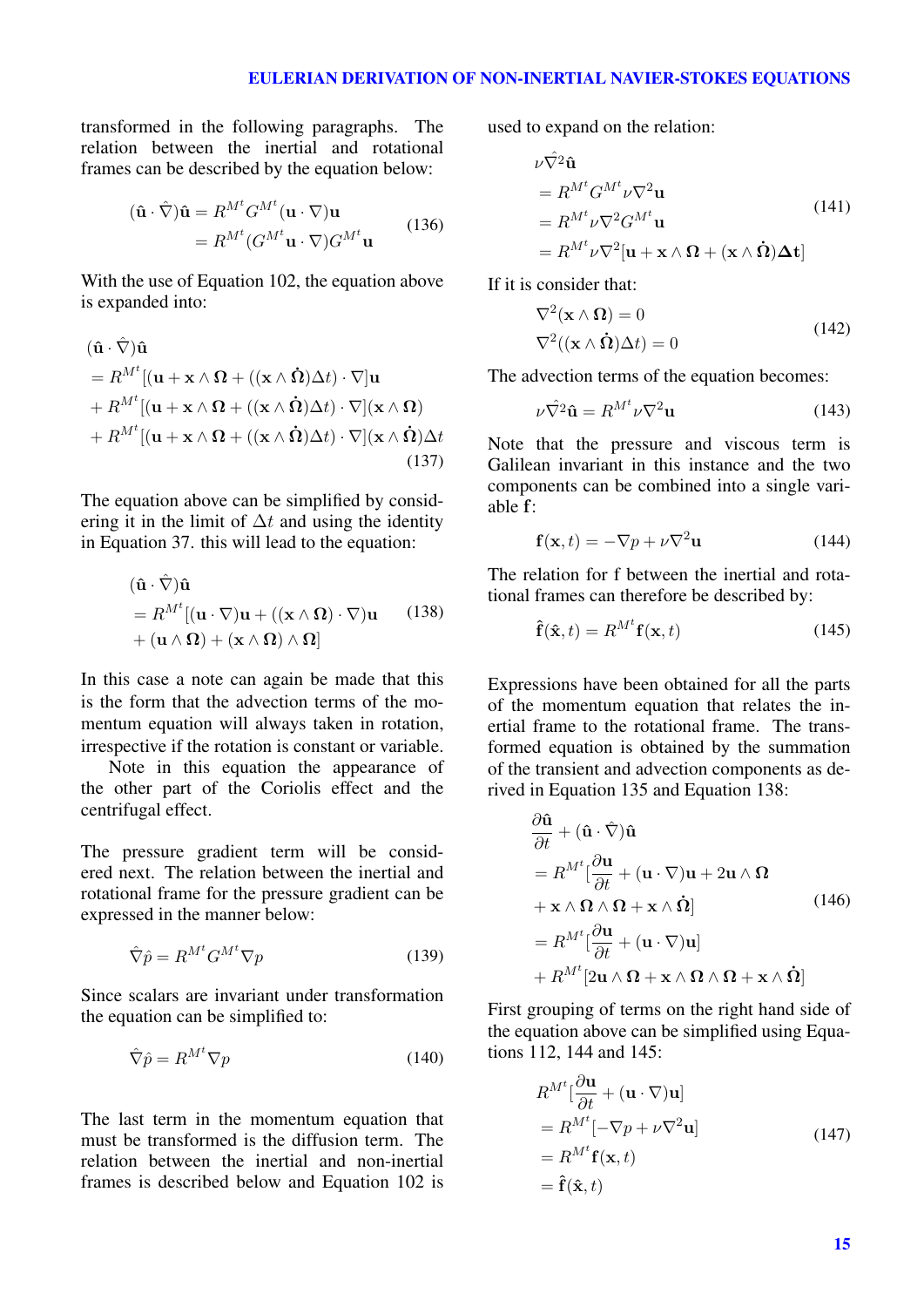Second grouping of terms in the transformed equation can be simplified using Equation 102 and with some manipulation the equation will become:

$$
R^{Mt} [2\mathbf{u} \wedge \mathbf{\Omega} + \mathbf{x} \wedge \mathbf{\Omega} \wedge \mathbf{\Omega} + \mathbf{x} \wedge \mathbf{\dot{\Omega}}] = 2\mathbf{\hat{u}} \wedge \mathbf{\Omega} - \mathbf{\hat{x}} \wedge \mathbf{\Omega} \wedge \mathbf{\Omega} + \mathbf{\hat{x}} \wedge \mathbf{\dot{\Omega}} \qquad (148)
$$

The above simplifications can be substituted into Equation 146 and will result in the non-inertial momentum equation in a rotational frame:

$$
\frac{\partial \hat{\mathbf{u}}}{\partial t} + (\hat{\mathbf{u}} \cdot \hat{\nabla}) \hat{\mathbf{u}} \n= -\hat{\nabla} \hat{p} + \nu \hat{\nabla}^2 \hat{\mathbf{u}} \n+ 2\hat{\mathbf{u}} \wedge \Omega - \hat{\mathbf{x}} \wedge \Omega \wedge \Omega + \hat{\mathbf{x}} \wedge \hat{\Omega}
$$
\n(149)

It can be noted that the only difference between the momentum equation in constant and variable rotation is the appearance of the Euler term.

The Euler term  $\hat{\mathbf{x}} \wedge \hat{\mathbf{\Omega}}$  represents the unsteady rotational acceleration of the point P around the axis. It has also been shown that the equation above will always take this form whether the acceleration in rotation is constant or variable. In the case where there is no acceleration, the Euler term will fall away.

## *3.2.3 Energy Equation*

Consider the energy equation in the inertial frame:

$$
\frac{\partial \rho \varepsilon}{\partial t} + (\nabla \cdot \rho \varepsilon \mathbf{u}) = -p(\nabla \cdot \mathbf{u}) + \nabla \cdot (k \nabla T) \tag{150}
$$

The various terms can be transformed to the rotational frame separately and then combined to obtained the energy equation in the rotational frame.

The time dependant term can be related between the frames as shown below since scalars are invariant under transformation:

$$
\frac{\partial \hat{\rho}\hat{\varepsilon}}{\partial t} = R^{M^t} \frac{\partial \rho \varepsilon}{\partial t}
$$
 (151)

The relation for the convective term between the inertial and rotational frame is shown below. This equation can be expanded upon with the used of Equation 102:

$$
(\hat{\nabla} \cdot \hat{\rho} \hat{\varepsilon} \hat{\mathbf{u}})
$$
  
=  $R^{M^t} G^{M^t} (\nabla \cdot \rho \varepsilon \mathbf{u})$   
=  $R^{M^t} [\nabla \cdot \rho \varepsilon (\mathbf{u} + \mathbf{x} \wedge \mathbf{\Omega} + ((\mathbf{x} \wedge \mathbf{\Omega}) \Delta t))] (152)$   
=  $R^{M^t} [\nabla \cdot \rho \varepsilon \mathbf{u} + \nabla \cdot \rho \varepsilon (\mathbf{x} \wedge \mathbf{\Omega})$   
+  $\nabla \cdot \rho \varepsilon (\mathbf{x} \wedge \mathbf{\Omega}) \Delta t]$ 

The second and third terms on the right hand side of the equation above was shown in Equation 107 to be equal to zero. The convective term therefore becomes Galilean invariant under transformation:

$$
(\hat{\nabla} \cdot \hat{\rho} \hat{\varepsilon} \hat{\mathbf{u}}) = R^{M^t} (\nabla \cdot \rho \varepsilon \mathbf{u})
$$
 (153)

The term that represents the rate of work done by the normal force can be related in the inertial and rotational frames as shown below. This term can be expanded upon using Equation 102.

$$
- \hat{p}(\hat{\nabla} \cdot \hat{\mathbf{u}})
$$
  
=  $R^{M^t} G^{M^t} [-p(\nabla \cdot \mathbf{u})]$   
=  $R^{M^t} [-p\nabla \cdot (\mathbf{u} + \mathbf{x} \wedge \mathbf{\Omega} + (\mathbf{x} \wedge \hat{\mathbf{\Omega}}) \Delta t]$  (154)  
=  $R^{M^t} [-p\nabla \cdot \mathbf{u} - p\nabla \cdot (\mathbf{x} \wedge \mathbf{\Omega})$   
-  $p\nabla \cdot (\mathbf{x} \wedge \hat{\mathbf{\Omega}}) \Delta t]$ 

Showing that the second and third terms is again equal to zero, the same as above and indicated in Equation 107, this transformation is also invariant.

$$
-\hat{p}(\hat{\nabla} \cdot \hat{\mathbf{u}}) = R^{M^t}[-p \nabla \cdot \mathbf{u}]
$$
 (155)

The diffusive term in the rotational frame can be expressed in the inertial frame with the following relation:

$$
\hat{\nabla} \cdot (\hat{k}\hat{\nabla}\hat{T}) = R^{M^t} G^{M^t} [\nabla \cdot (k\nabla T)] \qquad (156)
$$

Since k and T are scalars the relation is invariant under transformation:

$$
\hat{\nabla} \cdot (\hat{k}\hat{\nabla}\hat{T}) = R^{M^t} [\nabla \cdot (k\nabla T)] \tag{157}
$$

The full relation between the rotational and inertial frames for the energy equation can be obtained by summation of the components obtained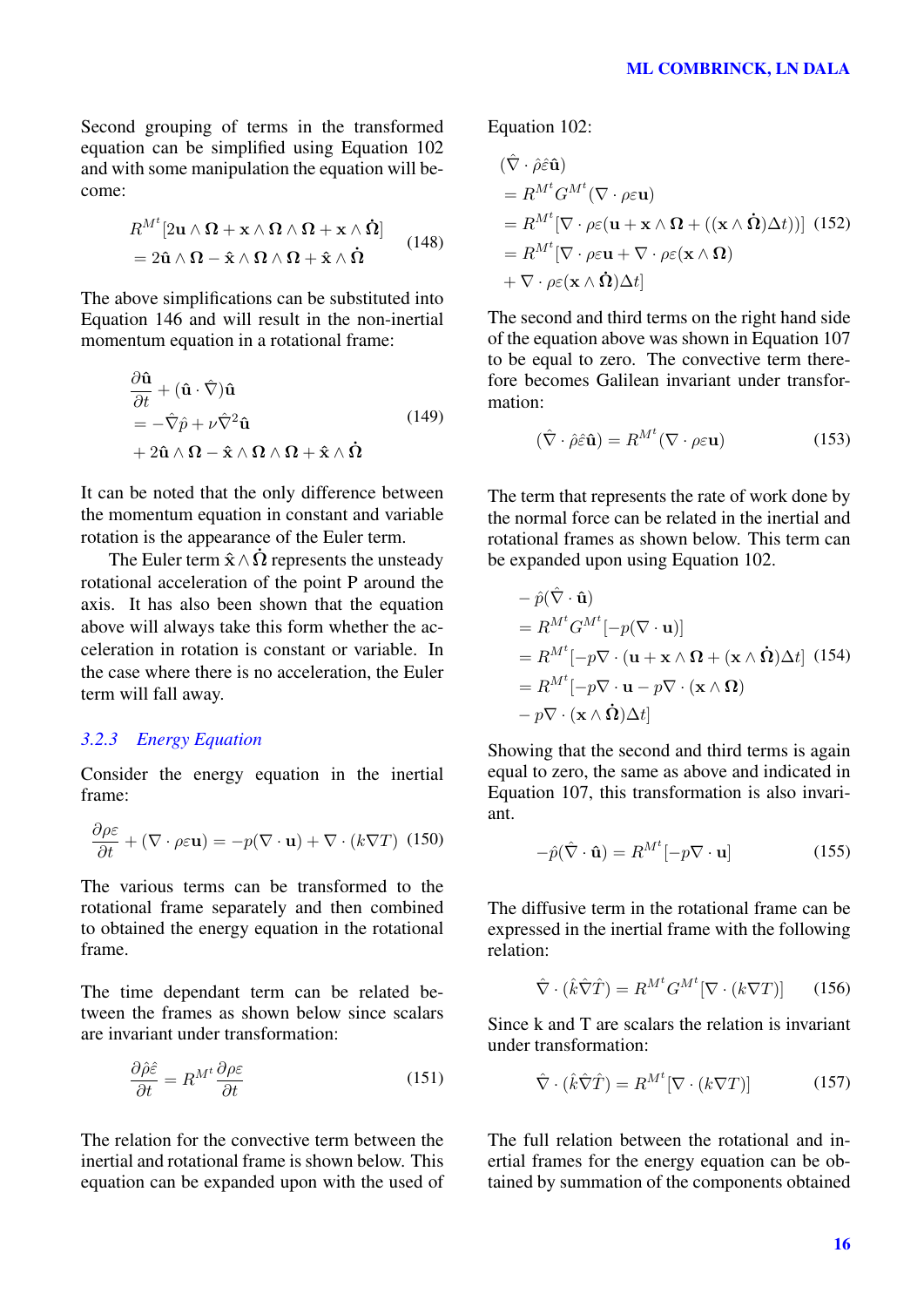## EULERIAN DERIVATION OF NON-INERTIAL NAVIER-STOKES EQUATIONS

above. This leads to the equation:

 $\sim$   $\sim$   $\sim$ 

$$
\frac{\partial \hat{\rho}\hat{\varepsilon}}{\partial t} + (\hat{\nabla} \cdot \hat{\rho}\hat{\varepsilon}\hat{\mathbf{u}}) + \hat{p}(\hat{\nabla} \cdot \hat{\mathbf{u}}) - \hat{\nabla} \cdot (\hat{k}\hat{\nabla}\hat{T})
$$
  
=  $R^{M^t} \left[ \frac{\partial \rho \varepsilon}{\partial t} + (\nabla \cdot \rho \varepsilon \mathbf{u}) + p(\nabla \cdot \mathbf{u}) \right]$  (158)  
-  $\nabla \cdot (k\nabla T)$ 

The right hand side of the equation is equal to zero, this can be seen from re-arrangement of the terms in Equation 150. The non-inertial energy equation is invariant under transformation in this specific case for constant acceleration in rotation, but it can be seen that this equation will remain in this form even if the acceleration is not constant. Equation 110 is further used to arrive at:

$$
\frac{\partial \hat{\rho}\hat{\varepsilon}}{\partial t} + (\hat{\nabla} \cdot \hat{\rho}\hat{\varepsilon}\hat{\mathbf{u}}) = \hat{\nabla} \cdot (\hat{k}\hat{\nabla}\hat{T})
$$
(159)

### 3.3 Compressible Flow Conditions

In this section the non-inertial Navier-Stokes equations for conservation of mass, momentum and energy for variable rotation in compressible flow will be derived using an Eulerian approach.

## *3.3.1 Continuity Equation*

The continuity equation was shown to be invariant under the modified Galilean transformation for constant rotational acceleration in Equation 109. Since the compressible case is considered here, the transformed equation becomes:

$$
\frac{\partial \hat{\rho}}{\partial t} + \hat{\nabla} \cdot \hat{\rho} \hat{\mathbf{u}} = 0 \tag{160}
$$

The continuity equation has thus proven to be invariant in all instances of rotation.

#### *3.3.2 Momentum Equation*

 $\theta$   $\theta$   $\theta$   $\theta$ 

The difference between the compressible and incompressible momentum equation was discussed in the previous section. It was shown in Section 2.3.2 that the difference between the incompressible and compressible case only manifests in the diffusion term. In a similar manner the equation for variable rotation will take a form similar to Equation 80 but with the inclusion in this case of the Euler term as seen in Equation 149:

$$
\frac{\partial \hat{\rho} \hat{\mathbf{u}}}{\partial t} + \hat{\nabla} \cdot (\hat{\rho} \hat{\mathbf{u}} \otimes \hat{\mathbf{u}})
$$
  
=  $-\hat{\nabla} \hat{P} + \hat{\nabla} \cdot [\hat{\mu} (\hat{\nabla} \hat{\mathbf{u}} + \hat{\nabla} \hat{\mathbf{u}}^T) + \hat{\lambda} (\hat{\nabla} \cdot \hat{\mathbf{u}}) \hat{\mathbf{I}} ]$  (161)  
+  $2\rho \hat{\mathbf{u}} \wedge \Omega - \rho \hat{\mathbf{x}} \wedge \Omega \wedge \Omega + \rho \hat{\mathbf{x}} \wedge \hat{\Omega}$ 

In the case only pure rotations was considered, if the rotation was not pure, an additional fictitious term would have been present in the momentum equation. This term has its origin from the transient term as shown in Equation 129. The resulting momentum equation would be:

$$
\frac{\partial \hat{\rho}\hat{\mathbf{u}}}{\partial t} + \hat{\nabla} \cdot (\hat{\rho}\hat{\mathbf{u}} \otimes \hat{\mathbf{u}})
$$
\n
$$
= -\hat{\nabla}\hat{P} + \hat{\nabla} \cdot [\hat{\mu}(\hat{\nabla}\hat{\mathbf{u}} + \hat{\nabla}\hat{\mathbf{u}}^T) + \hat{\lambda}(\hat{\nabla} \cdot \hat{\mathbf{u}})\hat{\mathbf{I}}] \tag{162}
$$
\n
$$
+ 2\rho \hat{\mathbf{u}} \wedge \Omega - \rho \hat{\mathbf{x}} \wedge \Omega \wedge \Omega
$$
\n
$$
+ \rho \hat{\mathbf{x}} \wedge \hat{\mathbf{u}} + \rho \dot{\mathbf{x}} \wedge \Omega
$$

This equation applies to all bodies in rotational acceleration. It has been shown that no further terms will be added to the non-inertial formulation even if the acceleration is unsteady.

## *3.3.3 Energy Equation*

The energy equation remains invariant in the noninertial frame as shown in Equation 159. The noninertial energy equation in compressible flow therefore becomes:

$$
\frac{\partial \hat{\rho}\hat{\varepsilon}}{\partial t} + (\hat{\nabla} \cdot \hat{\rho}\hat{\varepsilon}\hat{\mathbf{u}}) = -\hat{p}(\hat{\nabla} \cdot \hat{\mathbf{u}}) + \hat{\nabla} \cdot (\hat{k}\hat{\nabla}\hat{T}) \tag{163}
$$

It was shown in this paper that the energy equation is invariant under transformation in all cases of rotation.

# 3.4 Constant Rotation Equations as a Special Case of the Variable Rotation Equations

In the previous sections it was shown that the continuity and conservation of energy equations are invariant under transformation for all cases of rotation. This is not unexpected since mass and energy are scalar values that is invariant, however this is an important result to show since it is not obvious when deriving the equations using the fluid parcel approach. The derivation of the momentum equation for the various cases not only provided the appropriate fictitious forces for each case, but it also showed from which transformations the forces originated.

As was shown, the derivations are directly reliant on the Tailor series expansion of the motion of the observed point P. The constant rotation case is therefore a special case of the variable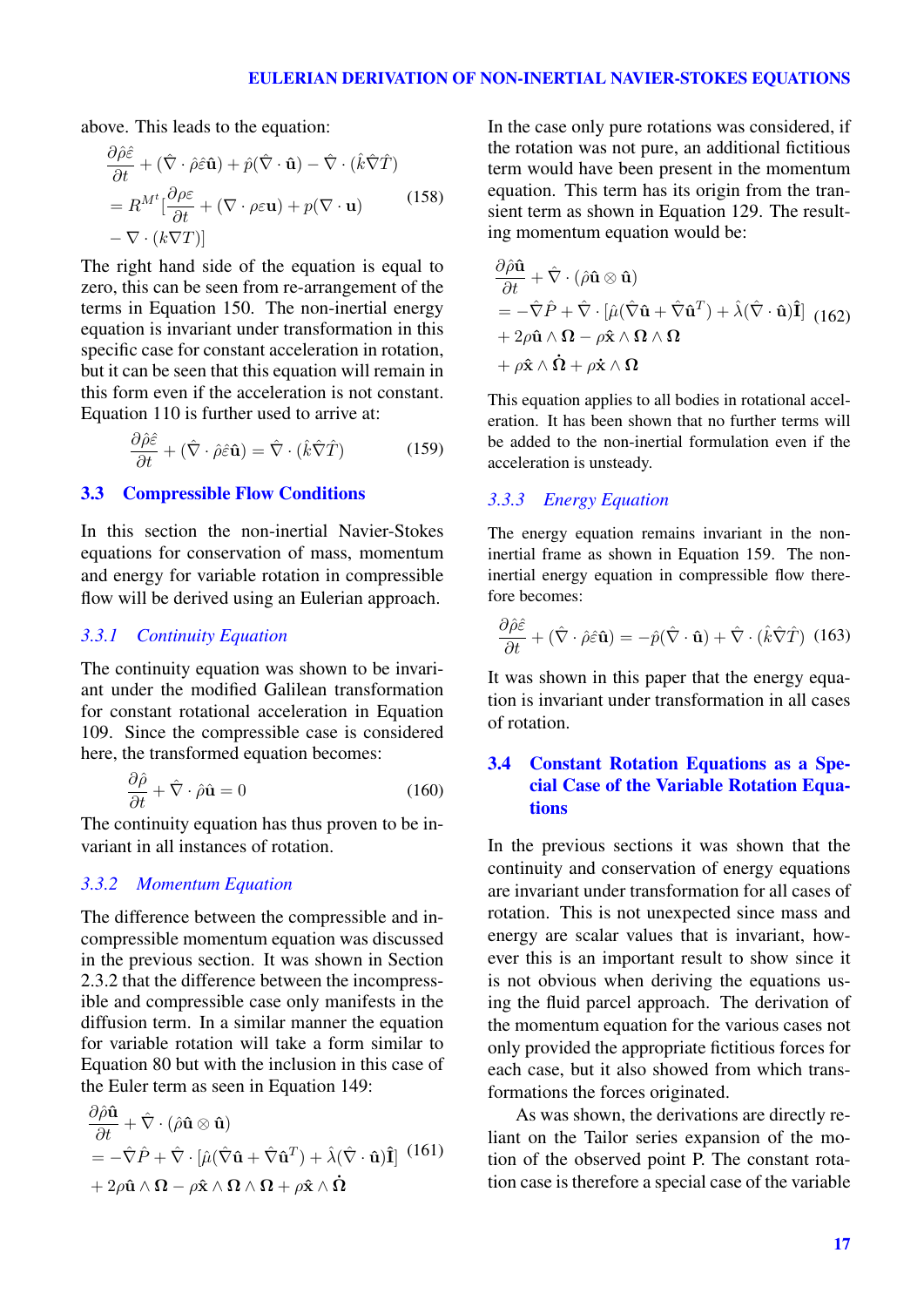rotation case since the order at which the Taylor series was truncated affects the fictitious force involved. If the derivations was done correctly, the variable rotation case will lead directly to the constant rotation case in constant rotation conditions is applied to it. Since the conservation of mass and energy equations is invariant, this will be shown using the momentum equation.

Consider the momentum equation for variable, pure rotation in the rotational frame:

$$
\frac{\partial \hat{\mathbf{u}}}{\partial t} + (\hat{\mathbf{u}} \cdot \hat{\nabla}) \hat{\mathbf{u}} = -\hat{\nabla} \hat{p} + \nu \hat{\nabla}^2 \hat{\mathbf{u}} + 2\hat{\mathbf{u}} \wedge \mathbf{\Omega} - \hat{\mathbf{x}} \wedge \mathbf{\Omega} \wedge \mathbf{\Omega} + \hat{\mathbf{x}} \wedge \hat{\mathbf{\Omega}}
$$
(164)

The fictitious forces involved are the Coriolis force, centrifugal force and Euler force. If it is considered that the rotational is constant, the Euler force should fall away. The equation then becomes:

$$
\frac{\partial \hat{\mathbf{u}}}{\partial t} + (\hat{\mathbf{u}} \cdot \hat{\nabla}) \hat{\mathbf{u}} = -\hat{\nabla} \hat{p} + \nu \hat{\nabla}^2 \hat{\mathbf{u}} + 2\hat{\mathbf{u}} \wedge \Omega - \hat{\mathbf{x}} \wedge \Omega \wedge \Omega
$$
\n(165)

This is the same as Equation 53 which describes the momentum equation for constant rotation as seen from the rotational frame. This indicates consistency in the derivations.

#### 4 Conclusion

This paper presented an Eulerian derivation of the non-inerital Navier-Stokes equations for compressible flow in arbitrary rotational conditions.

It was shown that the continuity equation and the energy equation is invariant under transformation in all cases. Some instances have been observed in the literature where the fictitious effects were added to the energy equation due to misconception that arise when using the fluid parcel (Lagrangian) approach. This work indicates that no fictitious effects are present in the energy equation.

In the derivation of the non-inertial momentum equation the origin of the fictitious forces could be observed. The Coriolis force originates from the transformation of both the transient and the adjective terms. This term is present in all cases of rotation. The centrifugal force originates from the transformation of the advection term and is also present in all rotation cases. The Euler force originates from the transformation of the transient term and is not present when the rotational speed is constant. There is a fourth term that is closely linked to the Euler force,  $\dot{\mathbf{x}} \wedge \mathbf{\Omega}$ , which is not present in cases of pure rotation, but in full arbitrary, non-constant rotations.

It has further been shown in this paper that changes in rotational acceleration does not introduce further fictitious forces in the momentum equation. The four effects identified includes the full range of terms that can be added in the rotational frame.

The Eulerian approach does not allow for the misconceptions that can arise when using the Lagrangian approach. The method is mathematically rigorous, but more so the meaning of the terms is clear and leads to a improved understanding of the origin of the fictitious effects in the rotational frame.

## 5 References

- [1] Kageyama A and Hyodo M. Eulerian derivation of the Coriolis force. *Geochemistry, Geophysics and Geosystems*, Vol. 7, No. 2, pp 1-5, 2006.
- [2] White FM. *Viscous Fluid Flow*. Third Edition, McGraw-Hill, 2006.

## 6 Nomenclature

#### 6.1 Super Scripts and Sub Scripts

- <sup>'</sup> Orientation preserving frame Rotational frame
- rel Relative conditions
- $t$  Time
- $\Delta t$  Change in time

## 6.2 Alphabet

- a Acceleration vector
- b Vector
- $k$  Heat transfer coefficient
- p Pressure per unit mass
- $t$  Time
- u Veloctiy vector
- $x$  Distance in x-direction
- x Position vector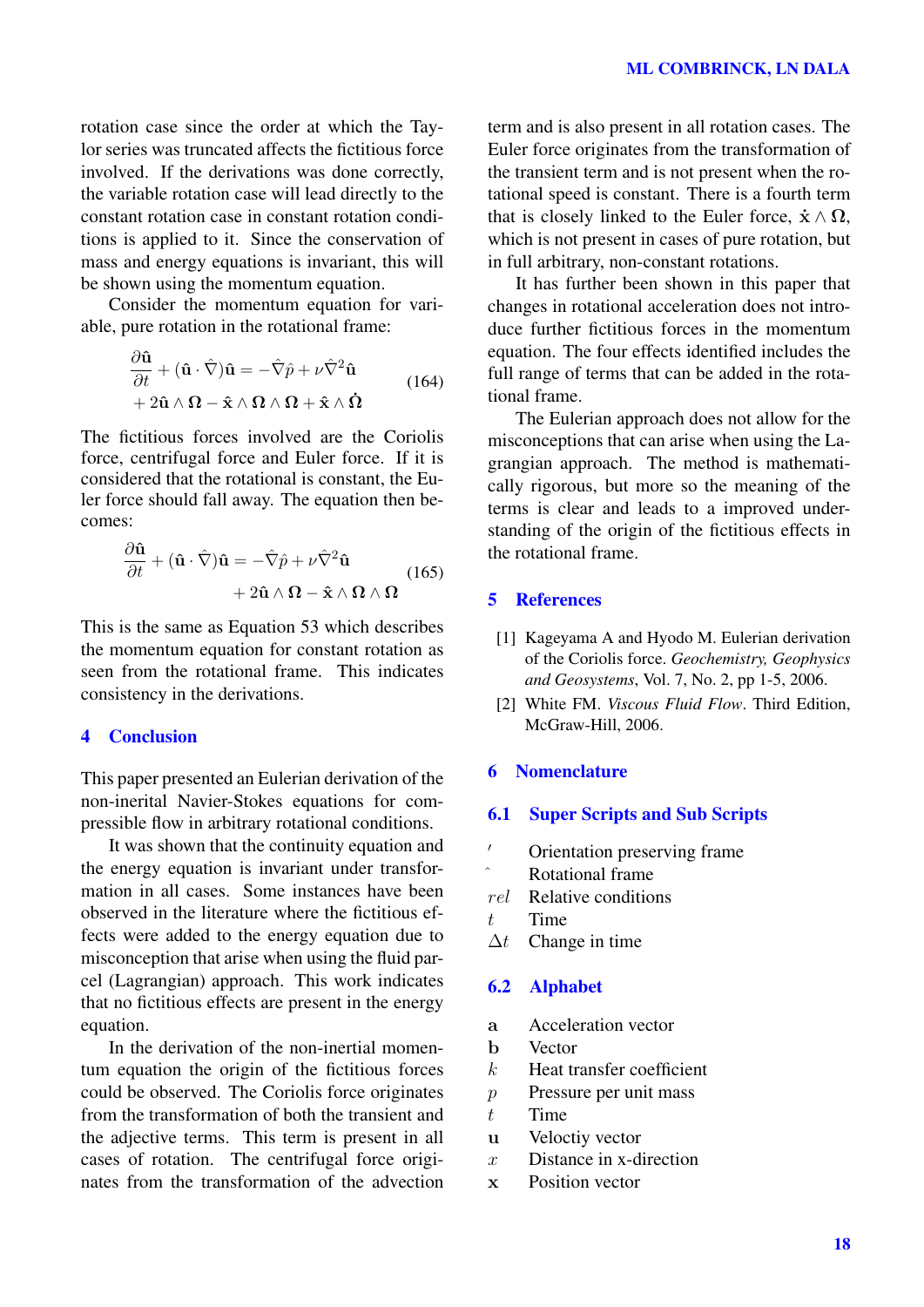## EULERIAN DERIVATION OF NON-INERTIAL NAVIER-STOKES EQUATIONS

- y Distance in y-direction
- z Distance in z-direction
- G Galilean operator
- I Identity matrix
- O Frame designations
- P Pressure
- $R$  Rotational transform operator
- $T$  Temperature<br>  $V$  Velocity in x
- Velocity in x-direction
- V Velocity vector
- X Position vector

# 6.3 Greek Letters

- $\epsilon$  Internal energy
- $\lambda$  Second viscosity
- $\mu$  Dynamic viscosity
- $\nu$  Kinematic viscosity
- $\rho$  Density
- $\Omega$  Rotational speed around the z-axis
- $\Omega$  Rotational speed vector

## 7 Acknowledgements

The authors would like to thank Professor Akira Kageyama for his correspondence with regards to his paper [1].

# 8 Contact Author Email Address

mailto:madeleinec@flamengro.co.za

## Appendix A - Proof of Identities

#### Identity 1

$$
\nabla \cdot (\mathbf{x} \wedge \mathbf{\Omega})
$$
  
=  $\frac{\partial}{\partial x_i} [x_j \Omega_k - x_k \Omega_j] \mathbf{i}$   
-  $\frac{\partial}{\partial x_j} [x_i \Omega_k - x_k \Omega_i] \mathbf{j}$   
+  $\frac{\partial}{\partial x_k} [x_i \Omega_j - x_j \Omega_i] \mathbf{k}$   
= 0

## Identity 2

$$
\nabla \cdot (\mathbf{x} \wedge \mathbf{\dot{\Omega}})
$$
\n
$$
= \frac{\partial}{\partial x_i} [x_j \dot{\Omega}_k - x_k \dot{\Omega}_j] \mathbf{i}
$$
\n
$$
- \frac{\partial}{\partial x_j} [x_i \dot{\Omega}_k - x_k \dot{\Omega}_i] \mathbf{j}
$$
\n
$$
+ \frac{\partial}{\partial x_k} [x_i \dot{\Omega}_j - x_j \dot{\Omega}_i] \mathbf{k}
$$
\n
$$
= 0
$$

## Identity 3

$$
\nabla^2(\mathbf{x} \wedge \mathbf{\Omega})
$$
  
=  $(\frac{\partial^2}{\partial x_i^2} + \frac{\partial^2}{\partial x_j^2} + \frac{\partial^2}{\partial x_k^2})[x_j\Omega_k - x_k\Omega_j]\mathbf{i}$   

$$
-(\frac{\partial^2}{\partial x_i^2} + \frac{\partial^2}{\partial x_j^2} + \frac{\partial^2}{\partial x_k^2})[x_i\Omega_k - x_k\Omega_i]\mathbf{j}
$$
  

$$
+(\frac{\partial^2}{\partial x_i^2} + \frac{\partial^2}{\partial x_j^2} + \frac{\partial^2}{\partial x_k^2})[x_i\Omega_j - x_j\Omega_i]\mathbf{k}
$$
  
= 0

# Identity 4

$$
\nabla^2(\mathbf{x} \wedge \mathbf{\dot{\Omega}})
$$
  
=  $(\frac{\partial^2}{\partial x_i^2} + \frac{\partial^2}{\partial x_j^2} + \frac{\partial^2}{\partial x_k^2}) [x_j \dot{\Omega}_k - x_k \dot{\Omega}_j] \mathbf{i}$   
-  $(\frac{\partial^2}{\partial x_i^2} + \frac{\partial^2}{\partial x_j^2} + \frac{\partial^2}{\partial x_k^2}) [x_i \dot{\Omega}_k - x_k \dot{\Omega}_i] \mathbf{j}$   
+  $(\frac{\partial^2}{\partial x_i^2} + \frac{\partial^2}{\partial x_j^2} + \frac{\partial^2}{\partial x_k^2}) [x_i \dot{\Omega}_j - x_j \dot{\Omega}_i] \mathbf{k}$   
= 0

#### Identity 5

$$
(\mathbf{c}\cdot\nabla)(\mathbf{x}\wedge\Omega)=\mathbf{c}\wedge\Omega
$$

$$
LH = (\mathbf{c} \cdot \nabla)(\mathbf{x} \wedge \mathbf{\Omega})
$$
  
\n
$$
= (c_i \frac{\partial}{\partial x_i} + c_j \frac{\partial}{\partial x_j} + c_k \frac{\partial}{\partial x_k})[(x_j \Omega_k - x_k \Omega_j)]\mathbf{i}
$$
  
\n
$$
- (x_i \Omega_k - x_k \Omega_i)\mathbf{j} + (x_i \Omega_j - x_j \Omega_i)\mathbf{k}]
$$
  
\n
$$
= (c_j \Omega_k - c_k \Omega_j)\mathbf{i} - (c_i \Omega_k - c_k \Omega_i)\mathbf{j}
$$
  
\n
$$
+ (c_i \Omega_j - c_j \Omega_i)\mathbf{k}]
$$